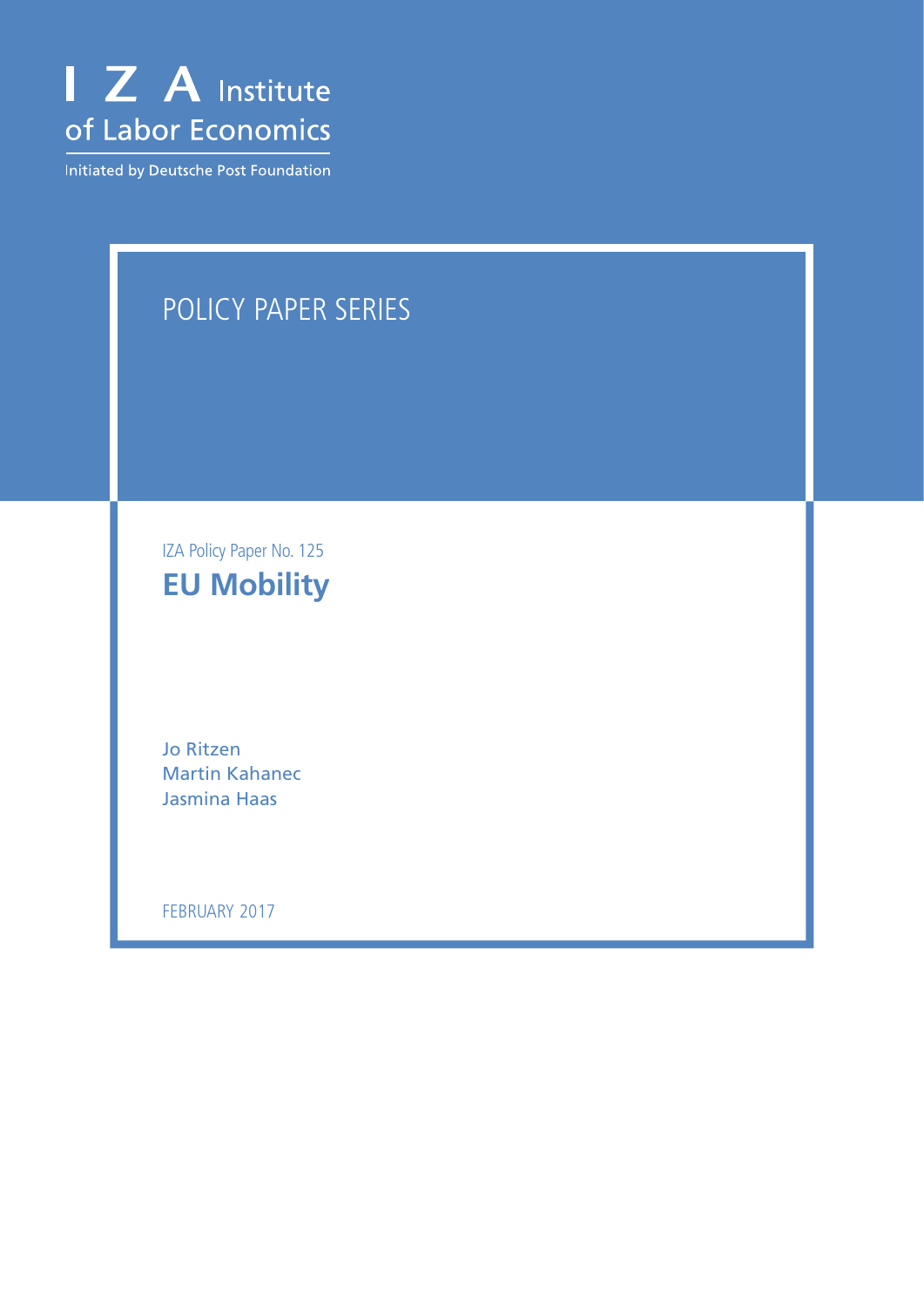

Initiated by Deutsche Post Foundation

# POLICY PAPER SERIES IZA Policy Paper No. 125 **EU Mobility Jo Ritzen Jasmina Haas** *UNU-MERIT Maastricht*

*IZA and Maastricht University*

**Martin Kahanec** *IZA, CEU Budapest, UEBA and CELSI Bratislava, and POP UNU-MERIT Maastricht*

FEBRUARY 2017

Any opinions expressed in this paper are those of the author(s) and not those of IZA. Research published in this series may include views on policy, but IZA takes no institutional policy positions. The IZA research network is committed to the IZA Guiding Principles of Research Integrity.

The IZA Institute of Labor Economics is an independent economic research institute that conducts research in labor economics and offers evidence-based policy advice on labor market issues. Supported by the Deutsche Post Foundation, IZA runs the world's largest network of economists, whose research aims to provide answers to the global labor market challenges of our time. Our key objective is to build bridges between academic research, policymakers and society.

IZA Policy Papers often represent preliminary work and are circulated to encourage discussion. Citation of such a paper should account for its provisional character. A revised version may be available directly from the author.

**IZA – Institute of Labor Economics**

| Schaumburg-Lippe-Straße 5-9<br>53113 Bonn, Germany | Phone: +49-228-3894-0<br>Email: publications@iza.org | www.iza.org |
|----------------------------------------------------|------------------------------------------------------|-------------|
|                                                    |                                                      |             |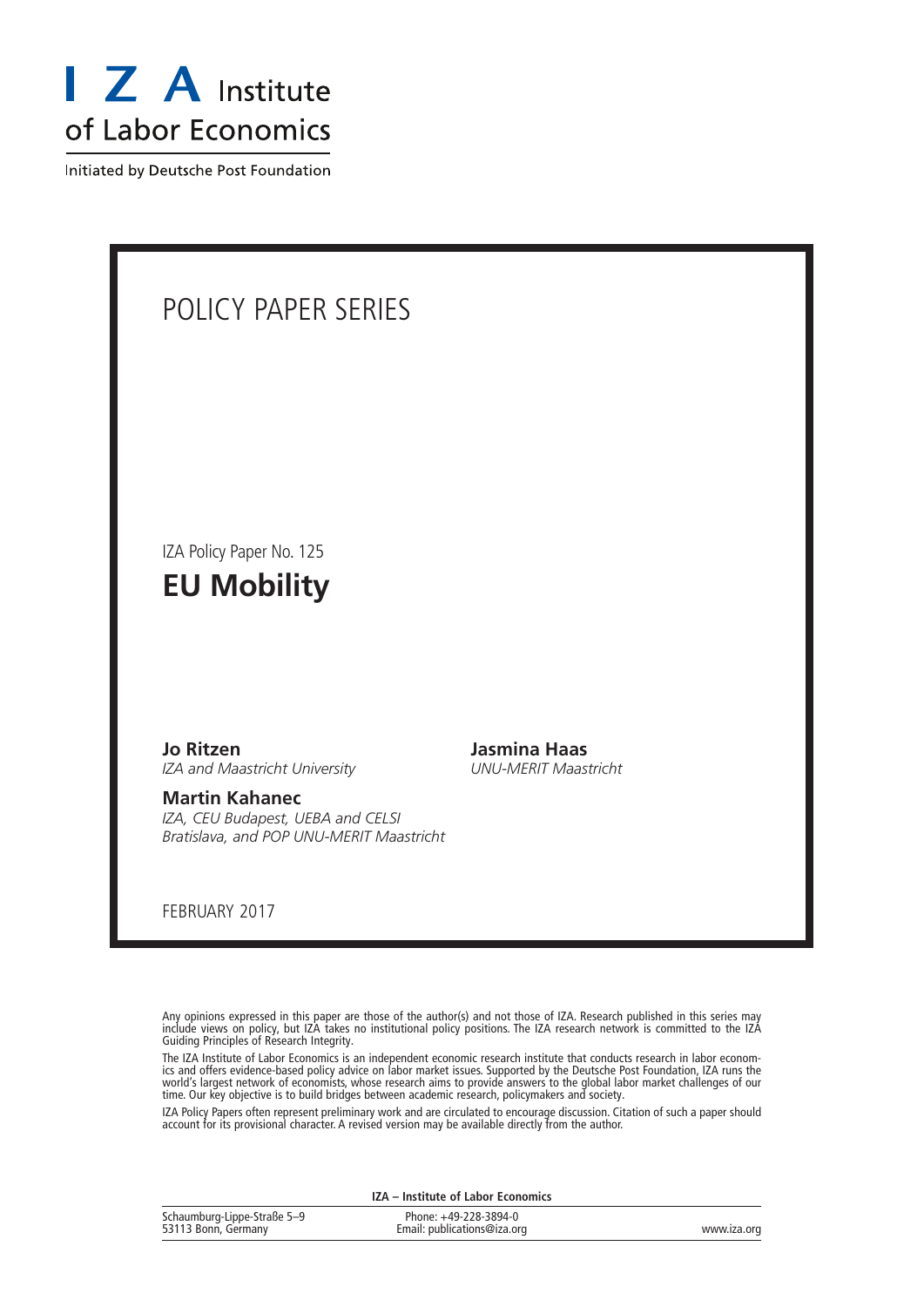# ABSTRACT

# **EU Mobility**

The free movement of people and of workers (intra-EU mobility) is one of the cornerstones of the EU. It has overwhelmingly benefitted the citizens of the EU member states both in the countries of work and in the countries of origin. Earlier apprehensions on crowding out of less educated workers in the countries of destination and on welfare migration turned out to be by and large refuted. At the same time, EU mobility policies still need a significant deepening and upgrading, to deal with special cases of crowding out in subsectors and with fraudulent contracts. Full integration of some groups of mobile EU workers is difficult because of linguistic and cultural barriers. There is a new challenge for EU policy: integration of circular mobile migrants. EU countries should be guided by the EU to cut red tape and harmonize administration.

| <b>JEL Classification:</b> | J15, J61, J68                                               |
|----------------------------|-------------------------------------------------------------|
| Keywords:                  | EU enlargement, free movement of workers, labor mobility,   |
|                            | migration policy, European Single Market, labor adjustment, |
|                            | stabilization, vibrant Europe                               |

#### **Corresponding author:**

Jo Ritzen IZA Schaumburg-Lippe-Str. 5-9 53113 Bonn Germany E-mail: ritzen@iza.org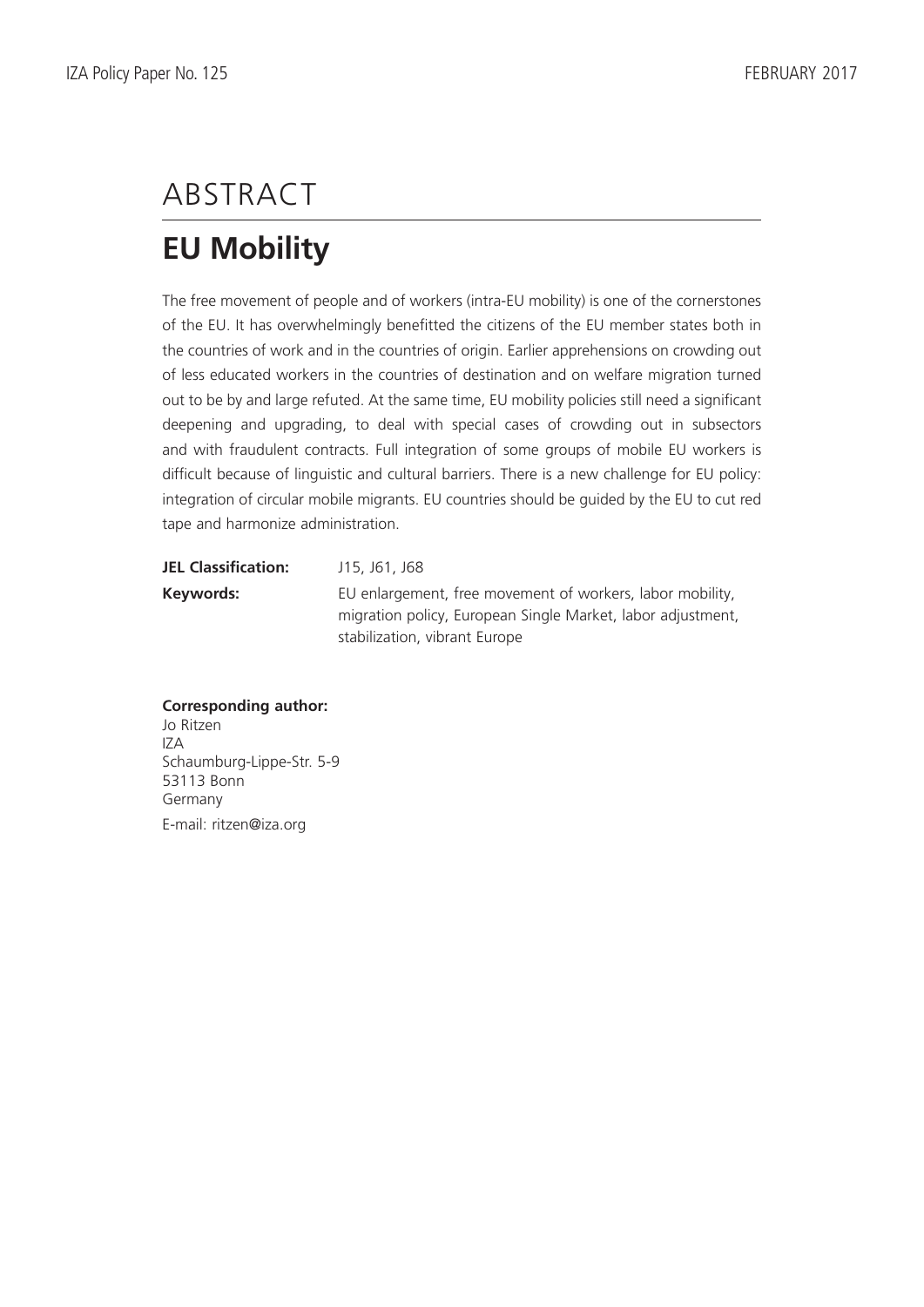## **Contents**

- 1. Introduction: The EU as an open area
- 2. EU mobility in the past decades 2.1 Workers
	- 2.2 Students
- 3. The success story of EU mobility
	- 3.1 Successes
	- 3.2 Remaining issues
- 4. Trends in EU mobility to 2030
- 5. Post-Brexit mobility
- 6. Completing EU mobility policy

References

**.** 

## 1. Introduction: The EU as an open area

This paper seeks to analyze how EU mobility has contributed to a vibrant Europe and what policy changes – on the national and European level – are needed to further nurture its benefits. We speak about European mobility rather than immigration as the general patterns of immigration into the EU differs compared to that of migration between EU countries. The general pattern of EU mobility is less aimed at permanent settlement, has more return mobility to the country of origin, leads more easily to integration and is likely to exhibit more mobility to other EU countries as countries of destination.

European mobility is a cornerstone of the EU. It has greatly benefited from the Maastricht Treaty in which the right to work and reside anywhere in the EU under (almost) the same conditions as a citizen of the country has been defined. This was augmented in Directive 2004/38/EC and through the Case Law of the European Court of Justice.<sup>1</sup> The only stipulation is valid health insurance and economic self-sufficiency (Kahanec and Zimmermann, 2016, p. 435). "Citizens of the European Union are free to cross intra-European borders in search of work and education opportunities, a higher standard of living, or even a more desirable climate. Germans work in the finance sector in London and Luxembourg, young Lithuanians work in fast food restaurants in Ireland, Italians study in British universities, and Swedes retire in sunny Spain" (Koikkalainen, 2011). The opportunities of EU mobility – concretely visible and understood – are widely appreciated by EU citizens as one of the main benefits of the EU for them. It is likely that they contributed to an increase in the feeling that there is a European identity, as well as a national or regional one (Recchi, 2015). European mobility greatly increased with the accession of 12 countries (mostly from Central and Eastern Europe) in the first decade of the 21st century.

<sup>&</sup>lt;sup>1</sup> The boundaries of free mobility were eventually defined by the European Court of Justice, not by EU treaties. This court shifted free movement of *workers* to the free movement of *persons*. "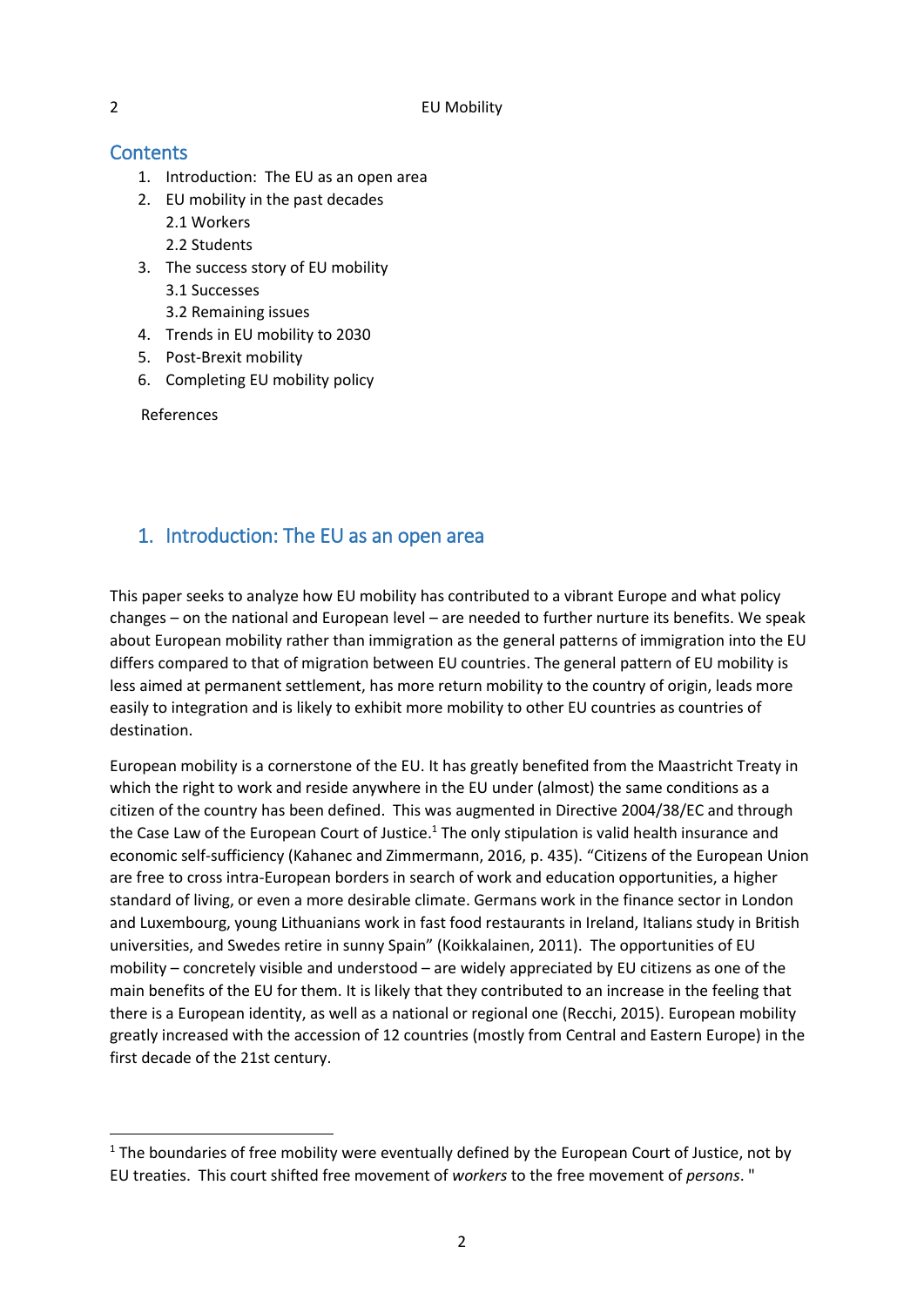Initially the European Community of Coal and Steel (ECCG) treaty had given room only for mobility of industrial workers. This gradually became expanded to include those in seasonal or short-term employment and apprenticeship placements in Member States as well. Then in 1990, the freedom of movement became guaranteed for students, pensioners, and the unemployed, as well as for their families.

The process of establishing freedom of movement for all nationals of Member States was finalized with the signing of the Maastricht Treaty in 1992, which created the European Union (EU) and introduced the concept of a common European citizenship.

As the process of encouraging mobility and easing travel restrictions continued, emphasis was placed on reducing border control formalities within Europe. The Schengen Agreement, which first went into effect in 1995, created a common, essentially borderless area between Belgium, France, Germany, Luxembourg, the Netherlands, Portugal, and Spain, wherein travel credentials were only required at the external borders of this area.

Two years later, the Schengen rules were incorporated into the Treaty of Amsterdam, and by 1999 European citizens were free to cross most intra-European borders without having to show their passports. The Schengen Area encompasses in 2017 some 25 European countries, three of which are not members of the European Union.

This paper aims at contributing to a sustainable EU mobility-policy. Elements of such a policy are related to the thorny issues of welfare use and transferability, posted workers, stepped up efforts to reduce red-tape while increasing accountability, and fuller integration of mobile workers in the destination countries. This last objective is generally fostered with the carrot of extra funding (from European funds) for migrants to take part in practical language lessons, incentivized by requirements to do so (in the form of work permits), through EU legislation on wages for temporary workers and encouraging a seamless recognition of qualifications, the use of diploma-equivalents or even better: standardization based on competency measures<sup>2</sup>.

EU mobility is explored in Section 2. EU mobility more than doubled in the period 2000-2010<sup>3</sup> with the expansion of the EU with the "EU 12".<sup>4</sup> In 2010, some 16 million EU citizens (3.2% of the population) were born in another EU member state (UN Statistics, 2015). EU mobility has been mostly from East to West and (to a lesser extent) from North to South.

Section 3 looks into the success story of EU mobility and addresses some of the early apprehensions. The contribution of mobility to economic growth, both in the country of origin and in the country of destination, has been substantial. Early apprehensions were among others that mobile workers might crowd out native workers, that they would depress wages in particular of the less-educated or that mobile workers would migrate to seek welfare benefits. There is ample evidence that by and large none of these apprehensions turned out to be true. At the same time the EU mobility policies need to be completed in recognition of some of the shortcoming of the present open-mobility policy in the EU, as outlined in section 6.

**.** 

 $2$  There is a wide range of measures available to assess the competences of individuals; see for example the Project International Assessment of Adult Competences (OECD, 2016).

<sup>&</sup>lt;sup>3</sup> In total 47.3 million people (9.4% of the population) lived in the EU and were born outside their resident country. Of these, 31.4 million (6.3%) were born outside the EU (UN Statistics, 2015).

<sup>4</sup> EU 15: pre-accession EU states. EU 12: Central and Eastern European countries (EU8) and Cyprus and Malta joining the EU in 2004 and Bulgaria and Romania (EU2), joining the European Union in 2007.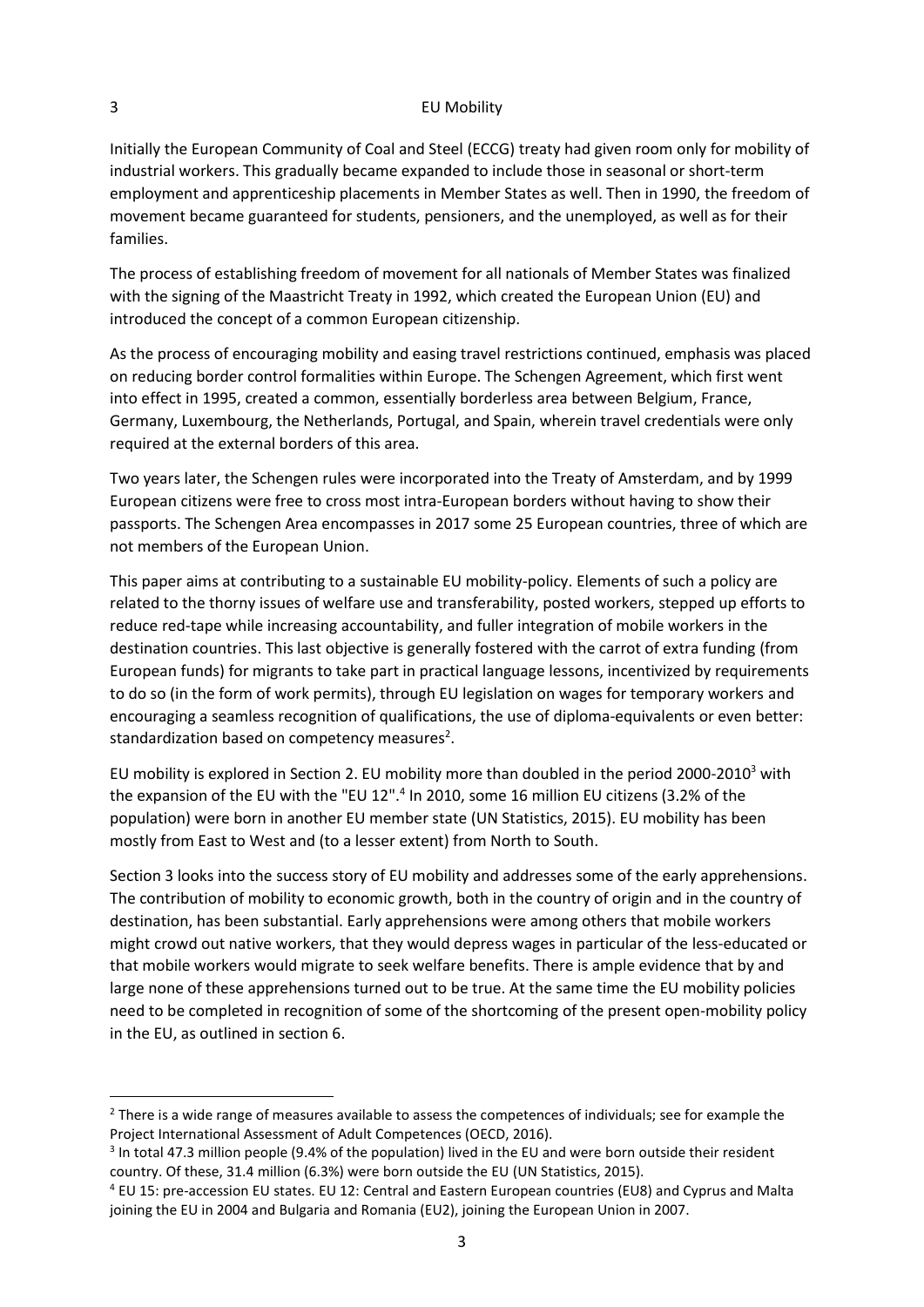Section 4 then looks into the likely future of EU mobility for the period towards 2030. Population growth patterns in the EU are similar. Income differences between EU countries are likely to decrease between the East and the West, while increasing between the North and the South (Gros and Alcidi, 2014). It is likely that these developments will have an impact on the flows of migrants.

Section 5 considers the impact of Brexit on EU mobility, both in terms of the mobility within the 27 remaining countries and the impact of Brexit on flows between the EU 27 and the UK. The post-Brexit EU needs to realize a substantial agenda to deal with the resulting loss of mobility, both in terms of workers as in students.

Section 6 presents a number of proposals for completing the EU mobility policy, realizing that many of these proposals are underway already. A sustainable EU mobility policy seeks to address the points where mobility still gives rise to frictions and barriers to mobile workers' social and labor market integration. A the same time EU Member states should learn from each other and work together on harmonization and on cutting the red tape while increasing accountability. Perhaps the most important is to ensure easy integration of migrants in the native communities by means of learning the language of the country of destination and cultural exchange between the country of destination and that of origin. The EU needs to explore new modes of integration for workers who are circularly mobile.

## 2. EU mobility in the past decades

#### 2.1 Workers

Mobility within Europe, including within the present borders of the EU, has been with its people in all times. One only has to think of mobility within the Roman Empire; and large migrations such as those of the Avars, Celts, Germans, Goths, Slavs, Vikings and others. Historically, a substantial part of mobility was driven by civil conflicts or persecution. But another part was simply a matter of living or working next door. Most of the present EU states did not exist, nor did they have firm borders until approximately 1900. Substantial firming up of border lines took place after 1900. Major border moves were induced by the first world-war and the second world-war and subsequently with the newly won independence of Central and Eastern European countries after the Soviet Union and Yugoslavia ceased to exist. It is not until 1918 that passports and visa were introduced and that border crossing became a security concern.

In the post-War period several migration waves took place. In the aftermath of WWII Germany experienced a substantial immigration of Germans from Czechoslovakia, Kazakhstan, Poland, Romania and the Ukraine. Some 4 million Germans in a population of 82 million have this migration background.

In the first period of the European Community of Coal and Steel (ECCS) (one of the predecessors of the EU) there was quite a bit of mobility of guest workers from Italy to the North, encouraged by the ECCS Treaty. These workers were treated initially in the same way as "guest" workers from non-ECCS countries, such as from former Yugoslavia or North Africa, who immigrated to Western Europe, mainly Belgium, Germany and the Netherlands, based on bilateral agreements.

After Greece, Portugal and Spain had joined the European Community in 1986 a substantial mobility from the North to the South arose. This flow went on unabated, so that in 2013, for example, close to 1 million UK citizens live in Spain (UN Statistics, 2015). But also many citizens from other Northern or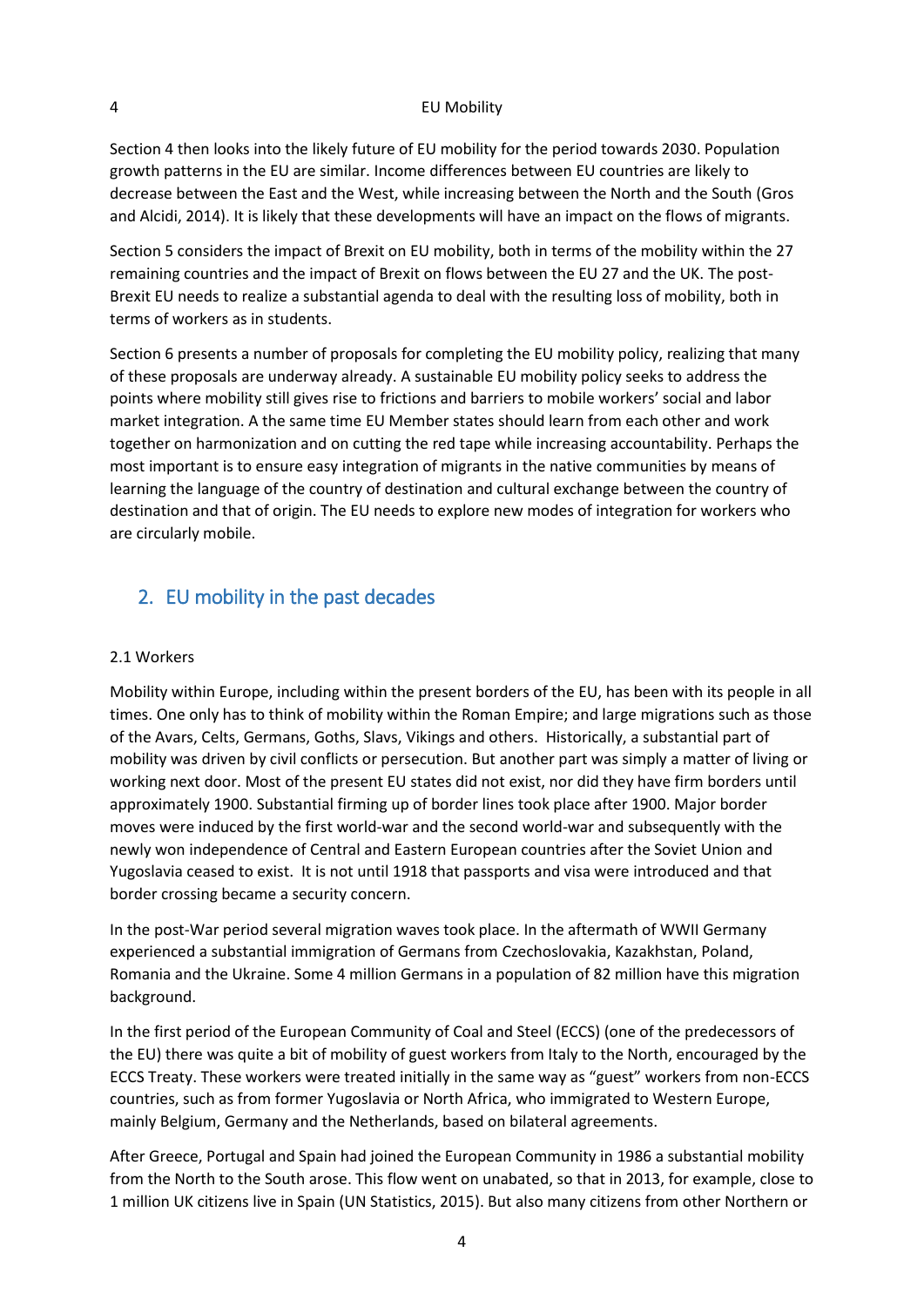Western EU countries live in Spain. France and Italy experience a substantial mobility from "colder" EU countries, both for work as well as for (pre-) retirement.

A second period of increased EU mobility dates back to 2004 after the enlargement of the EU in 2004, involving Cyprus and Malta and eight Central and Eastern European countries: the Czech Republic, Estonia, Latvia, Lithuania, Hungary, Poland, Slovakia and Slovenia. Three countries (UK, Finland and Sweden) allowed immediate mobility from the newly accessed, Central and Eastern European countries. The flow of immigrants from the EU 10 to the old EU, the EU 15, was sizeable, the largest mobility wave going from Poland to the UK. The accession in 2007 of Bulgaria and Romania brought a new flow of Romanians and Bulgarians in particular to Spain and Italy (Kahanec and Zimmermann, 2016). From 2004 onwards the inflow of workers from the newly accessed countries into the UK steadily increased (UK, Office for National Statistics, 2013).

Finally starting in 2009 the Great Recession undid part of this flow and sometimes even reversed it. Many migrants from central and eastern EU countries returned. Spain, for example, suffered from a long period of recession with soaring unemployment. Not only did the inflow of migrants then come to a halt, it also pushed Spanish natives to leave the country. Similarly, in the UK there was a slight decrease in the inflows; nevertheless, the numbers remain at around 100.000 new migrants from the newly accessed countries a year).<sup>5</sup> However, as a result of the outflows, the stock of EU12 residents declined to the 2004 level by 2009 (UK Department of Work and Pensions, 2015, National Insurance Number Registrations by Overseas Nationals database).

#### *In effect, resulting from mobility over different time periods, in 2010 we find that 16.0 million residents (or 3.2% of the EU population) were born in another EU member state.*

Table 1 gives a picture of the net flow of immigrants into EU countries, originating both from other EU-Member States as well as from third countries. Mobility numbers of EU mobile citizens and non-EU immigrants were more or less on par. Spain, France, Italy, Poland and the UK received more immigrants from the outside than from within the EU.

**.** 

<sup>&</sup>lt;sup>5</sup> This is one third of the number of newly arriving non-EU workers in the UK.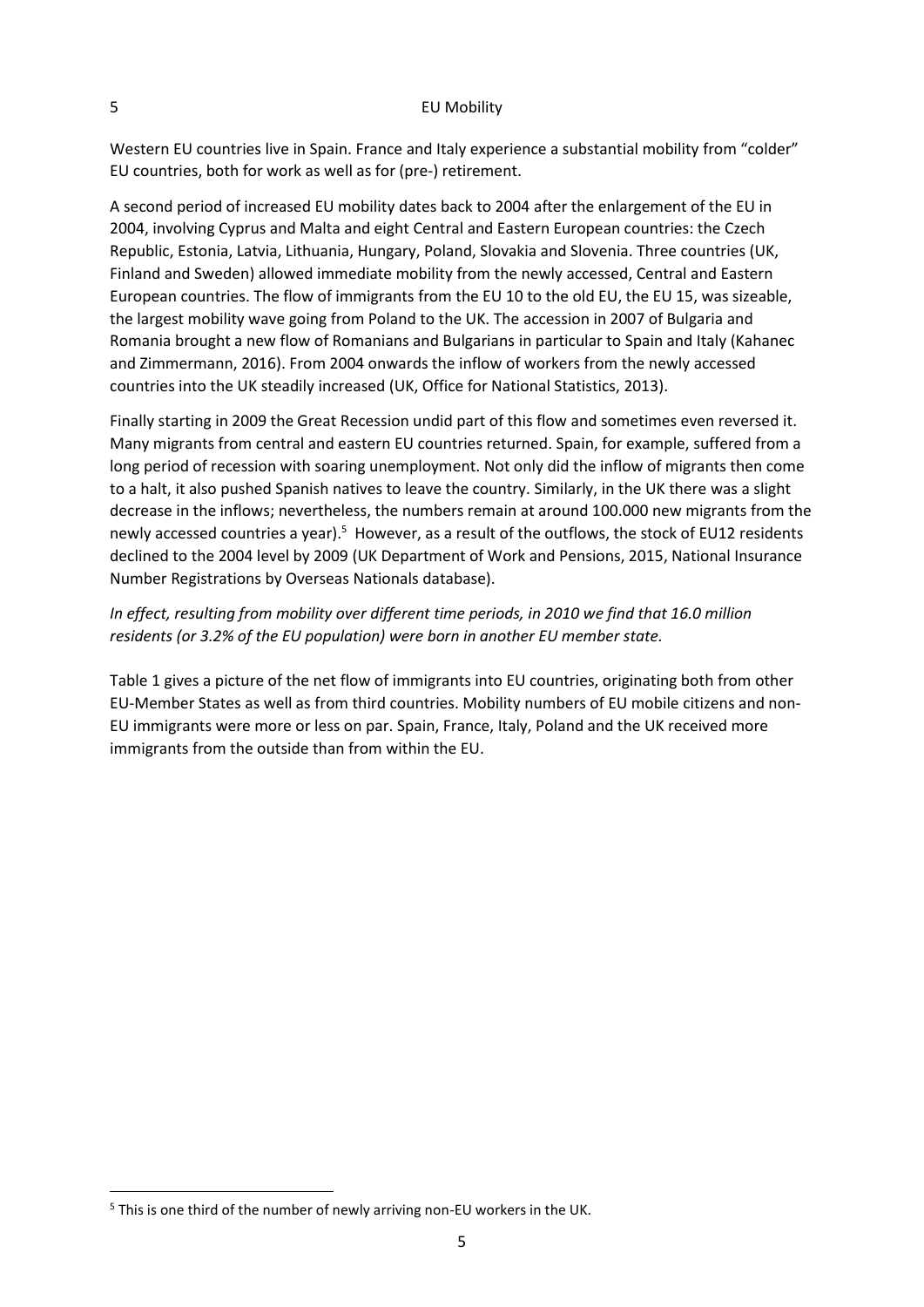|                | Total<br>Immigrants | Citizens of other EU<br><b>Member States</b> | Citizens of non-<br>member countries |
|----------------|---------------------|----------------------------------------------|--------------------------------------|
|                | (thousands)         | (thousands)                                  | (thousands)                          |
| Belgium        | 128.4               | 64.4                                         | 41.3                                 |
| Bulgaria       | 26.6                | 1.4                                          | 15.3                                 |
| Czech Republic | 29.9                | 14.8                                         | 9.4                                  |
| Denmark        | 68.4                | 23.8                                         | 24.5                                 |
| Germany        | 884.9               | 415.9                                        | 372.4                                |
| Estonia        | 3.9                 | 0.2                                          | 1.2                                  |
| Ireland        | 67.4                | 26.2                                         | 28.7                                 |
| Greece         | 59.0                | 16.0                                         | 13.5                                 |
| Spain          | 305.5               | 100.0                                        | 164.4                                |
| France         | 339.9               | 83.5                                         | 130.2                                |
| Croatia        | 10.6                | 2.3                                          | 3.5                                  |
| Italy          | 277.6               | 68.1                                         | 180.3                                |
| Cyprus         | 9.2                 | 3.7                                          | 4.0                                  |
| Latvia         | 10.4                | 0.9                                          | 3.5                                  |
| Lithuania      | 24.3                | 0.7                                          | 4.1                                  |
| Luxembourg     | 22.3                | 16.5                                         | 4.4                                  |
| Hungary        | 54.6                | 10.5                                         | 15.5                                 |
| Malta          | 8.9                 | 4.4                                          | 2.7                                  |
| Netherlands    | 145.3               | 58.4                                         | 47.8                                 |
| Austria        | 116.3               | 67.0                                         | 39.4                                 |
| Poland         | 222.3               | 27.2                                         | 67.0                                 |
| Portugal       | 19.5                | 3.4                                          | 5.9                                  |
| Romania        | 136.0               | 1.2                                          | 10.9                                 |
| Slovenia       | 13.8                | 3.3                                          | 8.0                                  |
| Slovakia       | 5.4                 | 2.0                                          | 0.4                                  |
| Finland        | 31.5                | 9.5                                          | 13.6                                 |
| Sweden         | 127.0               | 28.1                                         | 70.7                                 |
| United Kingdom | 632.0               | 263.6                                        | 287.1                                |
| Iceland        | 5.4                 | 2.9                                          | 0.6                                  |
| Liechtenstein  | 0.6                 | 0.2                                          | 0.2                                  |
| Norway         | 66.9                | 35.1                                         | 24.3                                 |
| Switzerland    | 156.3               | 94.4                                         | 35.7                                 |

**.** 

#### Table 1. Immigration<sup>6</sup> flow by country, 2014

Source: Eurostat (2014a). http://ec.europa.eu/eurostat/statisticsexplained/index.php/File:Immigration\_by\_citizenship,\_2014\_(%C2%B9)\_YB16.png

<sup>&</sup>lt;sup>6</sup> Immigrants are those who have received a residency permit (this excludes asylum-seekers who have not yet been recognized).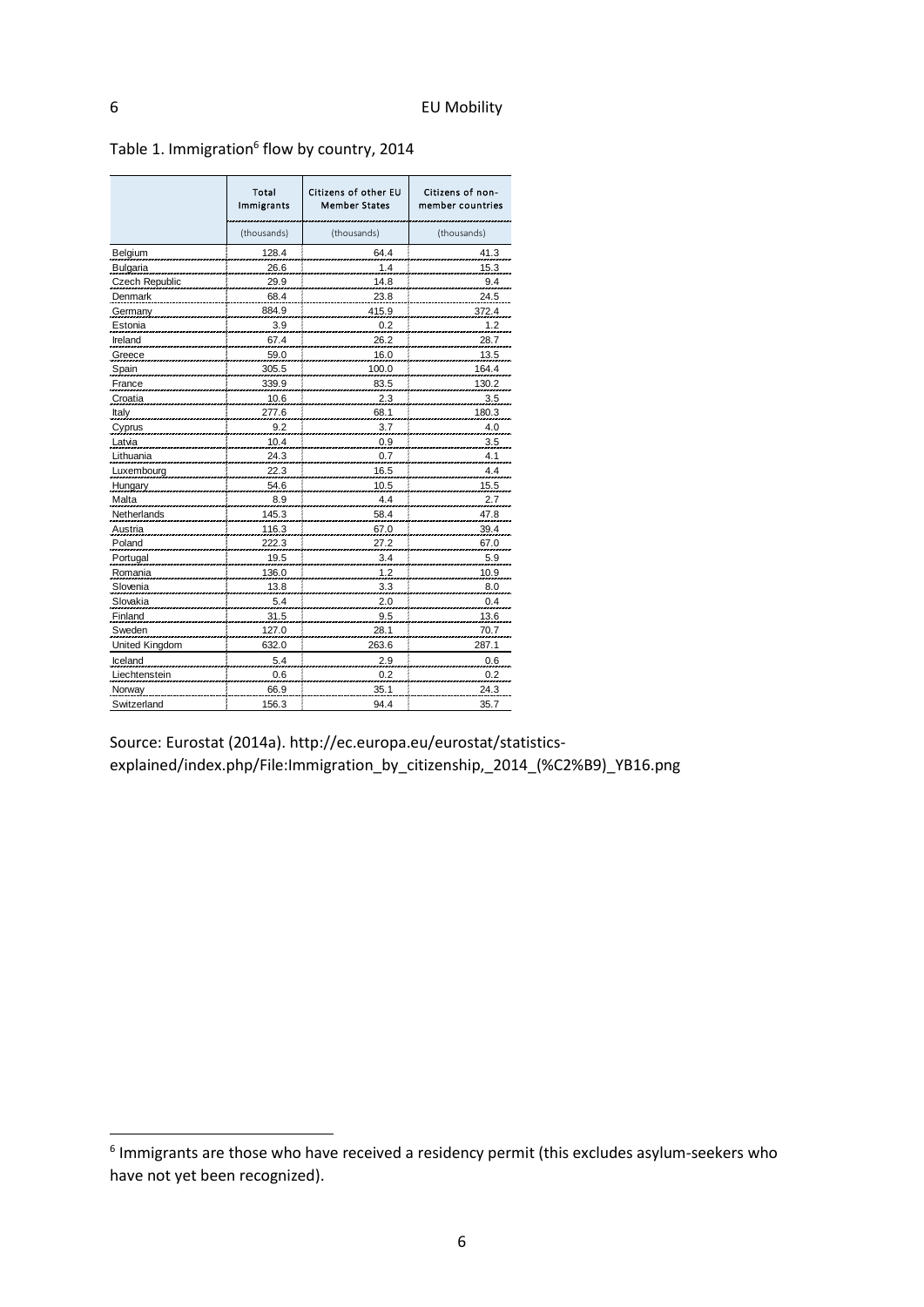The flows of EU mobile workers have translated into stocks such that by 2015 Spain may have one of the highest shares (measured by residence permits) of EU mobile workers relative to the population (with 2% UK citizens, 2% Romanians and 2% other EU citizens) in the EU. The UK is another country with a large percentage of intra-EU migrants (2% Poles, 2% Baltics and 2% other EU citizens) (UN, 2015). We note, however, that EU mobility tends to be circular, meaning that large groups come and go; this is contrast to mobility from outside the EU with a lower return rate.

Intra-EU mobile workers mostly moved from the East to the West (UN Statistics, 2015), but there was also a substantial flow from the East towards the South, and some from the South towards the West. In Table 2 we present the UN data on the migrant stocks in Europe for the three countries with the largest number of emigrant (in millions).

| European region/country of origin | Germany |            | Poland Romania | Total |
|-----------------------------------|---------|------------|----------------|-------|
| Europe total                      | 2.4     | 3.6        | 3.0            | 76.1  |
| Eastern                           | .3      | $\cdot$ 1  | $\cdot$ .2     | 19.7  |
| Northern                          | .5      | 1.1        | $\cdot$ .2     | 13.3  |
| Southern                          | .6      | $\cdot$ .2 | 1.8            | 15.7  |
| Western                           | 1.0     | 2.3        | .9             | 27.4  |

Table 2: Migrant stock in Europe for selected countries of origin, 2013 (millions of migrants).

Source: UN Statistics (2015). Note: Note: Europe is defined as the geographic region (substantially larger than the EU). Eastern Europe is Belarus, Bulgaria, Czech Republic, Hungary, Poland, Republic of Moldova, Romania, Russian Federation, Slovakia, Ukraine; Northern Europe is Channel Islands, Denmark, Estonia, Faeroe Islands, Finland, Iceland, Ireland, Isle of Man, Latvia, Lithuania, Norway, Sweden, UK and Northern Ireland; Southern Europe is Albania, Andorra, Bosnia and Herzegovina, Croatia, Gibraltar, Greece, Holy See, Italy, Malta, Montenegro, Portugal, San Marino, Serbia, Slovenia, Spain, The Former Yugoslav Republic of Macedonia; Western Europe is Austria, Belgium, France, Germany, Liechtenstein, Luxemburg, Monaco, Netherlands, Switzerland.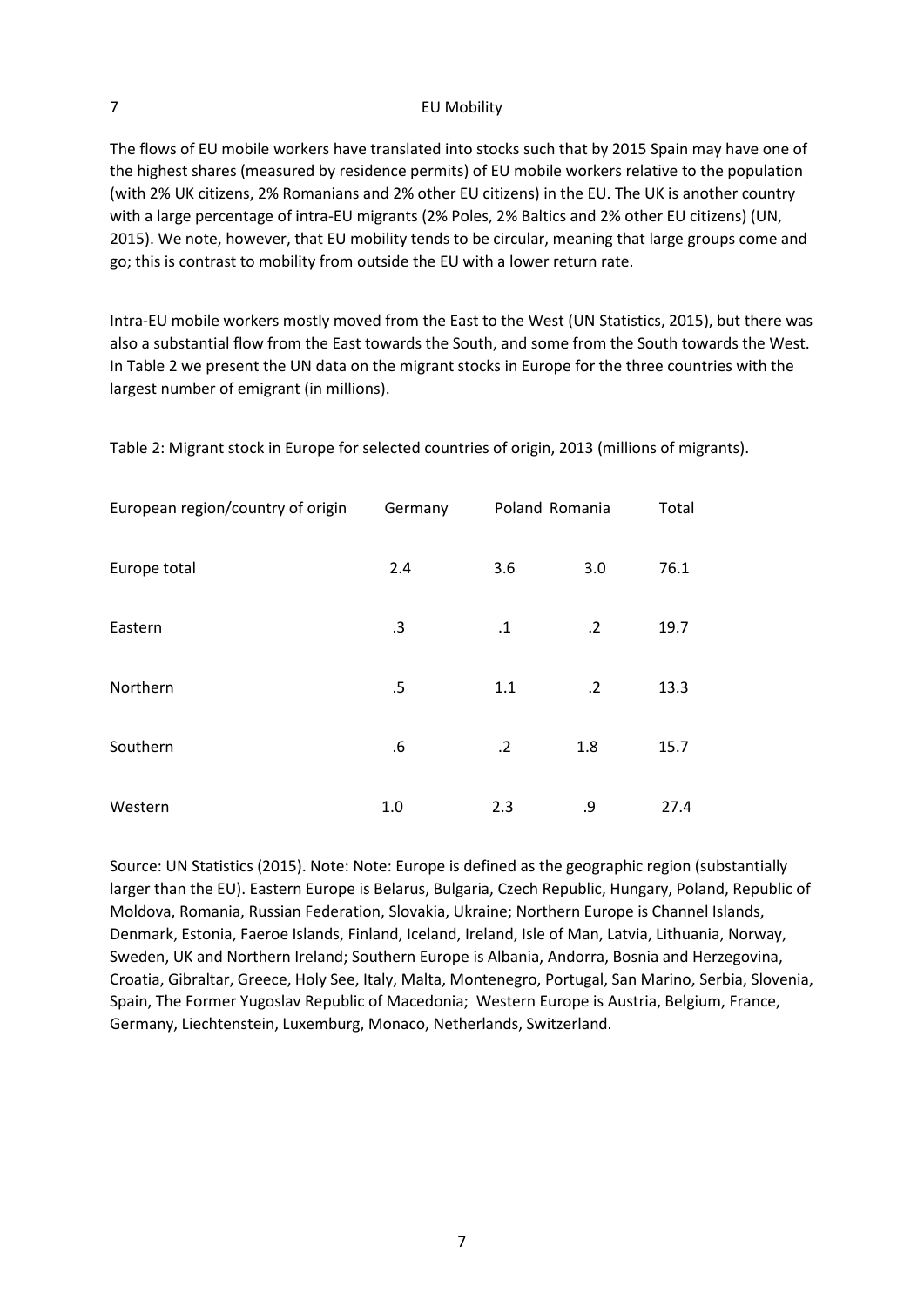#### 8 Block EU Mobility

The formal educational attainment of intra-EU migrants originating from the EU15 is generally higher than that of the natives in the receiving countries. Mobile citizens from the new member states exhibit varied educational attainment in receiving EU member states, with the share of higheducated among EU12 citizens higher than that among the natives in e.g. Austria, Denmark, France or Hungary, similar in Belgium or Germany, and lower in Greece, Spain or the UK (Kahanec and Zimmermann, 2016). Migrants also were substantially younger than the average age in the country where they settled, although they aged over time, as the group of young graduates seeking further education, language skills or careers shrank progressively and the group of mid- or late-career workers pushed out by the economic crisis expanded (ibid).

#### 2.2 Students

European integration has given EU citizens unprecedented opportunities to benefit from traveling and studying in other EU member states. Whereas the younger generations have profited in particular, some of the early cohorts of youth beneficiaries are nowadays in their forties. Not surprisingly, the opportunities to move are among the most favored accomplishments of the EU in the eyes of European citizens according to Eurobarometer surveys (Eurobarometer, 2015). The EU programs encouraging mobility and increasing transparency of the (higher) education system have been highly beneficial to increase mobility. Moreover, the European court has had a decisive impact on mobility by allowing students to study in other EU countries on the same conditions as national students. In turn, mobility has benefited students and society at large, because it boosted their employability and job mobility, and their European identity as well (European Commission, 2015).

The EU Youth Mobility plans in combination with the Bologna agreements have played a substantial role in promoting university participation of youth in other countries. Some 3 % of the students in the EU are internationally mobile. About 20% of these mobile students stay – after graduation – in the country of destination for a shorter or longer period (Chevalier, 2014).

#### 3. The success story of EU mobility

#### 3.1 Successes

EU mobility has been on balance a boon to the EU (Kahanec and Zimmermann, 2010, 2016; Kahanec, 2013). There is widespread agreement that it has been a win-win for the country of origin and the migrants themselves, with potential benefits for the country of destination. Mobility generally has some distributional consequences: some people gain, but some people lose (Borjas, 2014, 2016). The 'losers' however are – in the context of EU mobility – few. Kahanec and Zimmermann (2014) argue that mobility may even have alleviated income inequality in receiving countries.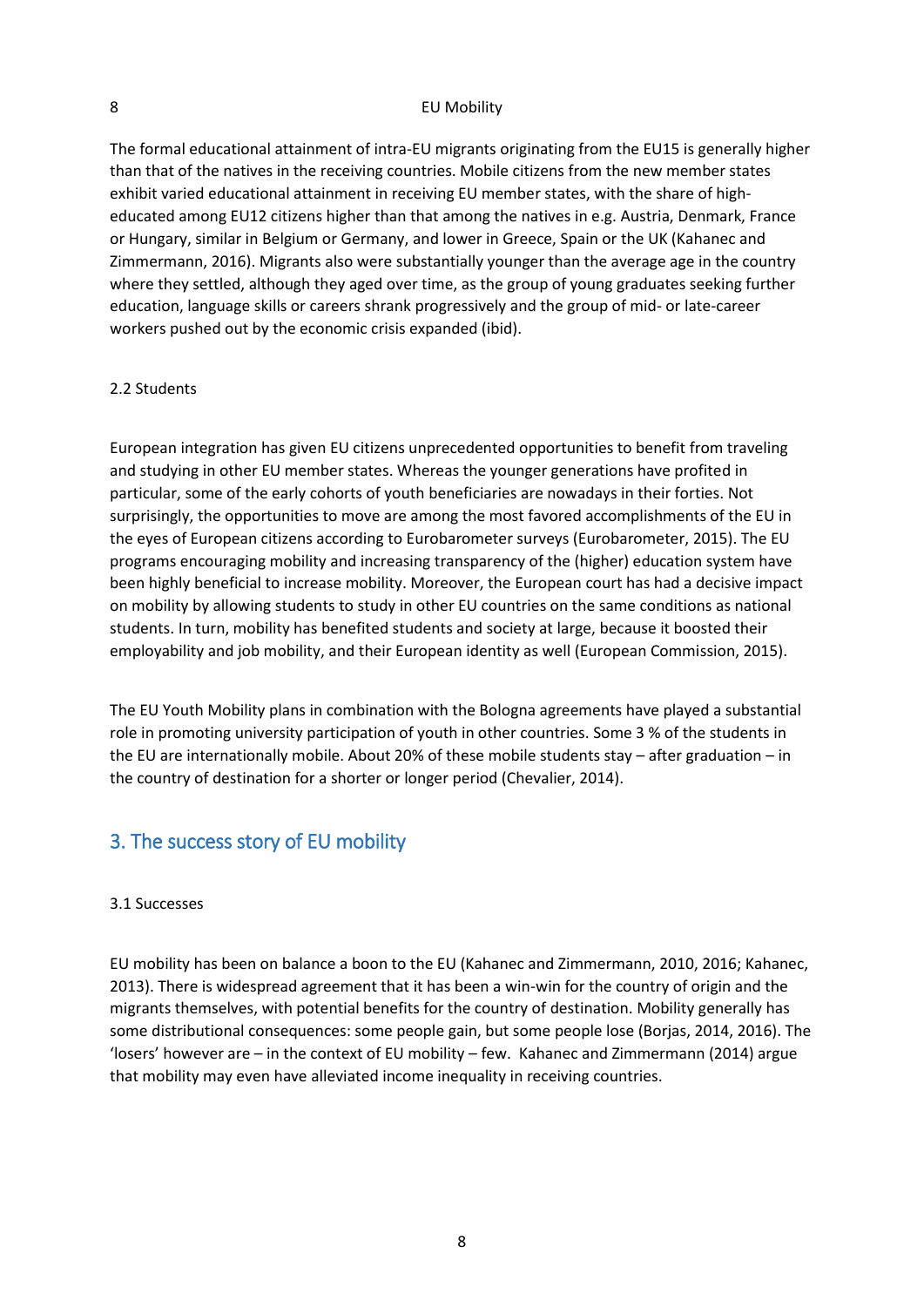Migrants' wages are lower than those of the receiving country's native population, even when accounting for education level and age (Kahanec et al., 2011). Their participation rates are generally higher than those of the natives. In case of EU15 immigrants their unemployment rates are lower and occupational attainment higher than that of the natives, while, in contrast, for EU12 immigrants the unemployment risk is higher and occupational attainment lower (Kahanec and Zimmermann, 2016). One reason behind this EU15-EU12 difference may be that mobility from the EU12 is relatively recent.

There were apprehensions on admitting EU immigrants, in terms of their crowding out workers and about welfare migration. The impact on wages earned resulting from a more ample supply of labor has generally been small, if any (Kahanec and Zimmermann, 2016). This close to zero-effect has been documented in the empirical literature in different contexts and other time periods as well. EU migrants may have impacted wages of some groups of workers in the countries of destination as a result of the increased supply of labor, although these effects are debated and – if anything – rather small (Peri, 2014; Kahanec, 2013).

Kahanec and Guzi (2016) document, that immigrants responded to labor shortages and moved to sectors, occupations, and countries where their labor was most needed. Constant (2013) summarizes the existing evidence to conclude that immigrants do not take natives' jobs, and create new jobs in the long run. Kahanec and Pytlikova (2016) document positive macroeconomic effects of EU mobility on GDP per capita and the employment rate, and small negative effects on output per worker, in the receiving countries.

There were questions about 'welfare' mobility raised by the UK Government in the negotiations with the EU preceding the "Brexit" Referendum of June 23, 2016 (Hammond, 2015). The prevailing evidence, however, is one of no systematic welfare abuse or shopping (Giulietti et al., 2013, Dustmann et al., 2010, Zimmermann et al., 2012).

Mobility in the EU was first of all a benefit to the migrants. They were on average younger than the population of the both the country of origin and that of country of destination. The education level of the migrant is bimodal: relatively more lower educated persons and more higher educated among the migrants than the populations in the host as well as in the source country (Kahanec and Zimmermann, 2016). After having arrived in the new country they were also relatively more likely to be self-employed (Rodríguez-Planas and Farré, 2016). Elsner and Zimmermann (2016) find that for the cohort of immigrants from newly accessed countries arriving in Germany between 2008 and 2009 the average age was 33 (Germans 43), the self-employment rate was 28% (Germans 11%), while 29% had achieved tertiary education (Germans 18%). However, only 35% have permanent employment (Germans 78%). The average wage is lower than that of Germans. In general one finds that the wages of immigrants are somewhat lower than the native population accounting for the level of education and age (see for example Kahanec et al., 2011). Language proficiency may be a major explanation of this difference, adjustment another.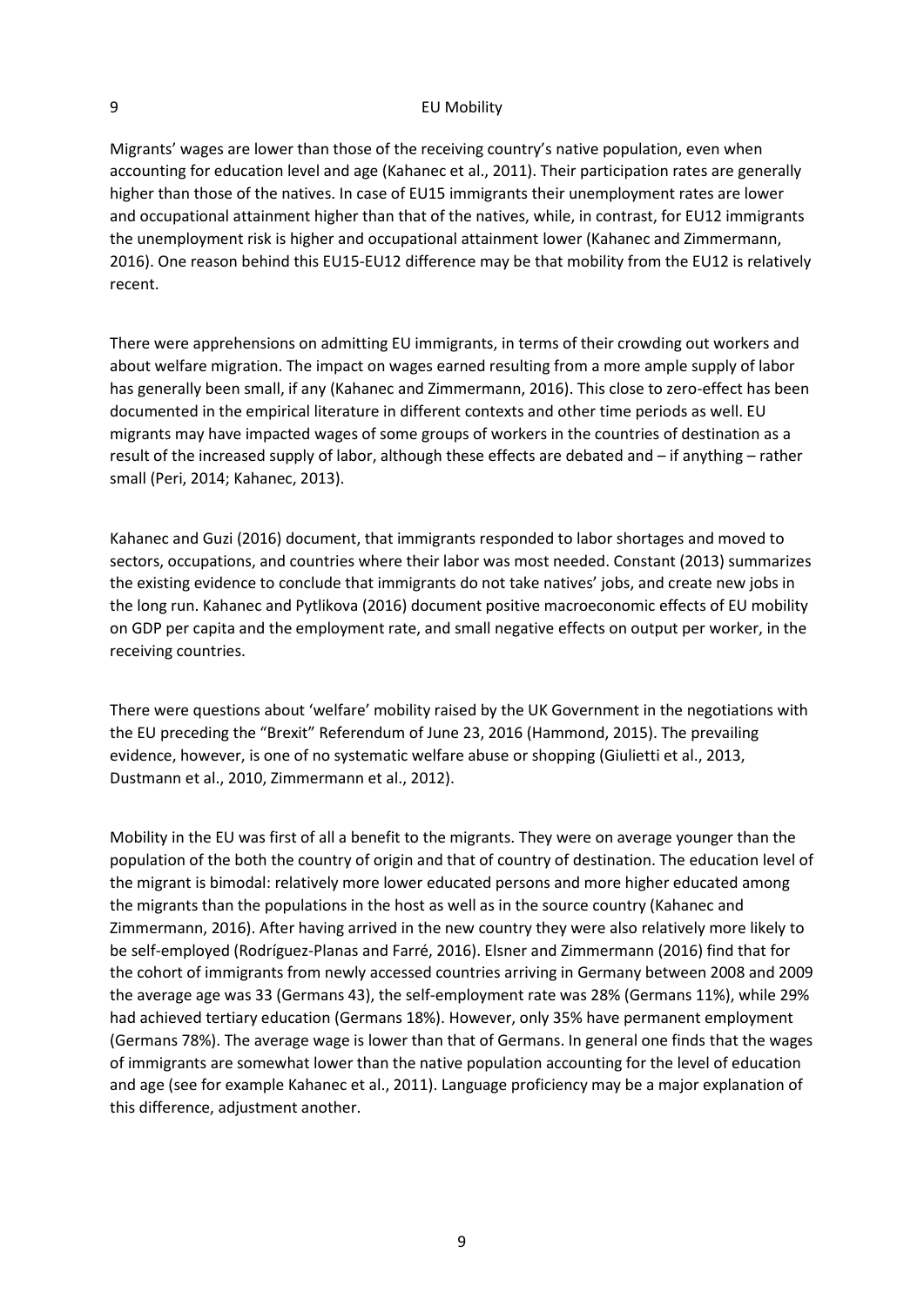Whereas based on available evidence we can conclude that the overall balance of EU mobility in the destination countries is generally positive, the impact of EU mobility on the source countries may raise questions. The Baltic States, Bulgaria, Romania, or Poland experienced some of the largest outflows of hands and brains after their accession to the EU (Kahanec and Zimmermann, 2016). In 2015 some 6 % of the Polish population lived abroad in another EU country. Latvia has felt that too many of its well-trained youth have left the country (Hazans and Philips, 2010; Elsner, 2013).

Baas et al. (2010) demonstrate in a simulation model that outmigration of the size observed after EU's eastern enlargement increased wages by 0.3% in the new member states, and the unemployment rate may have declined by 0.4 percentage points. Elsner (2013a, 2013b) documents that post-enlargement out-flows increased stayers' wages in Lithuania. On the other hand, the drain of mainly young and skilled people could pose some demographic challenges on the source countries. However, the anticipated brain circulation may in fact help to alleviate their demographic and economic problems (Kahanec et al., 2010; Kahanec and Zimmermann, 2016).

So the total balance of both countries of origin, of migrants and of countries of destination is generally positive, even though one should realize some of the implications. One implication is that migrants will – in the first generation – often end up with wages below the level of native co-workers with the same level of education. This is mainly due to linguistic deficiencies or gaps in terms of cultural or social capital (Borjas, 2016). Immigrants will often be met with suspicion by workers with lower levels of education, because they fear – mostly incorrectly – that mobility has some negative effect on their wages or employment chances, as a result of the supply effect and increased labor market competition. However, the majority of a receiving country's population should welcome immigrants, if they recognize that mobility (mostly involving younger people) will benefit receiving countries by bringing in workers with new, complementary skills, alleviating the ageing of the population, or fostering business and trade relationships with their countries of origin. Such benefits increase with successful labor market integration of new immigrants.

#### 3.2 Remaining issues

Prior to the lifting of restrictions for EU mobility there was often public apprehension and a negative attitude towards EU mobility. This has shifted in many countries and opinions have become more positive once the natives actually experienced the mobility. For example, Poles have become known as excellent and dependable workers in the UK (Canoy et al., 2010). As discussed above, many benefits of free mobility have been documented at the aggregate level.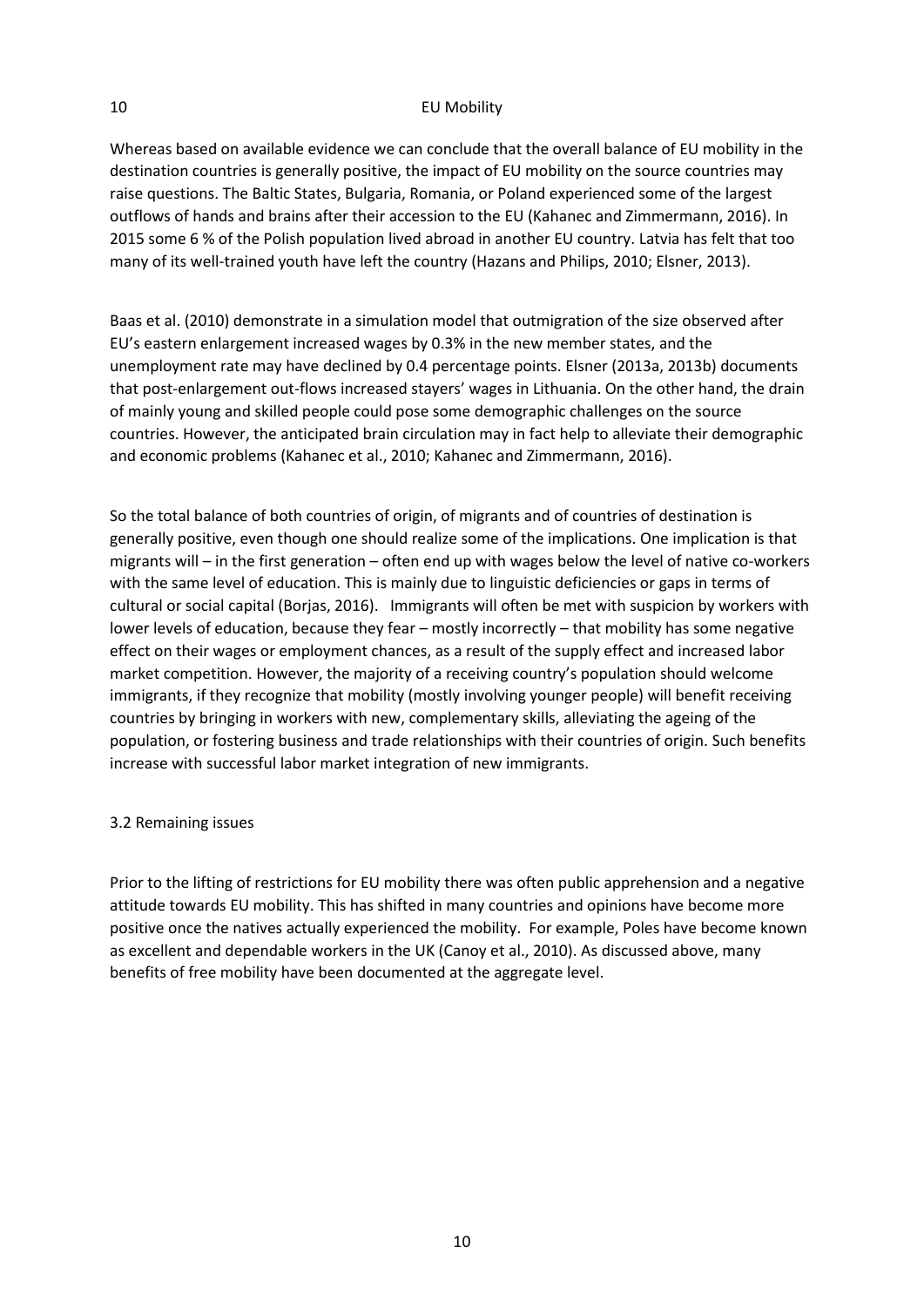However, Galgóczi et al. (2011) point to some specific issues in EU mobility which are politically highly sensitive, such as the extent and characteristics of posted workers, bogus self-employment, or illegal and undocumented work among immigrants (p. 36). These issues often feed the suspicions, particularly among those that may feel to be the 'losers of globalization'. Welfare migration remains a topic of many arguments as well. There is considerable debate about crowding out of native workers and/or negative effects on their wages due to immigration in jobs in specific sectors like trucking and construction (NRC, 2016), in particular for temporary workers. Whereas the evidence shows that this was not the case at the aggregate level, wage-dumping has been alleged in some sectors, mostly through 'posted workers' (who compete with native workers while working on conditions of their country of origin). This has led the European Commission to introduce new legislation to ensure that migrants receive the same wage as native workers, even if they are temporary ('posted') (European Commission, 2016).

Integration of intra-EU migrants is also a concern in the areas with high concentrations of immigrants, where the host population felt that there was little integration of the new immigrants in the host society (Holtslag et al., 2013). Language and culture are major factors why many immigrant communities prefer to stick together, watch TV from the country of origin, while migrant parents speak to their children in the native tongue. Although such choices are of course legitimate, they may erect barriers to immigrant integration and are not always understood and appreciated by the hosts. Some municipalities even feel that the school success of children of EU migrants is endangered by their home environment in the country of destination (see e.g. City of Rotterdam, 2010).

EU mobility was also in the spotlight when political tensions between Italy and Romania arose due to Italy's expressed intentions to restrict free movement of Roma's (EU nationals in Romania) to Italy – contrary to Treaty obligations and the jurisprudence of the European Court of Justice. Some observe that these Italian events "…..illustrate well the vicious circle of securitization with regard to negative attitudes and perceptions, media stereotyping and strict mobility policies. As a result of securitizing and criminalizing public and political discourses, a group …..becomes even more marginalized and stigmatized." (Canoy et al., 2010).

We conclude that European and national policies must not limit their arguments to the generally positive macro-level evidence; they have to effectively address these meso- and micro-level issues for EU mobility to effectively contribute to a vibrant European society.

## 4. Trends in EU mobility to 2030

Mobility is well explained by models of 'push and pull' (Borjas, 2014, 2016). People decide to move with their families or on their own if they believe they can improve the life chances for themselves and their families. Improvement means that they see expected net benefits from moving higher than the costs of moving and leaving the environment where they lived. The migration decision may result in temporary migration, or a decision never to return, or only to return occasionally.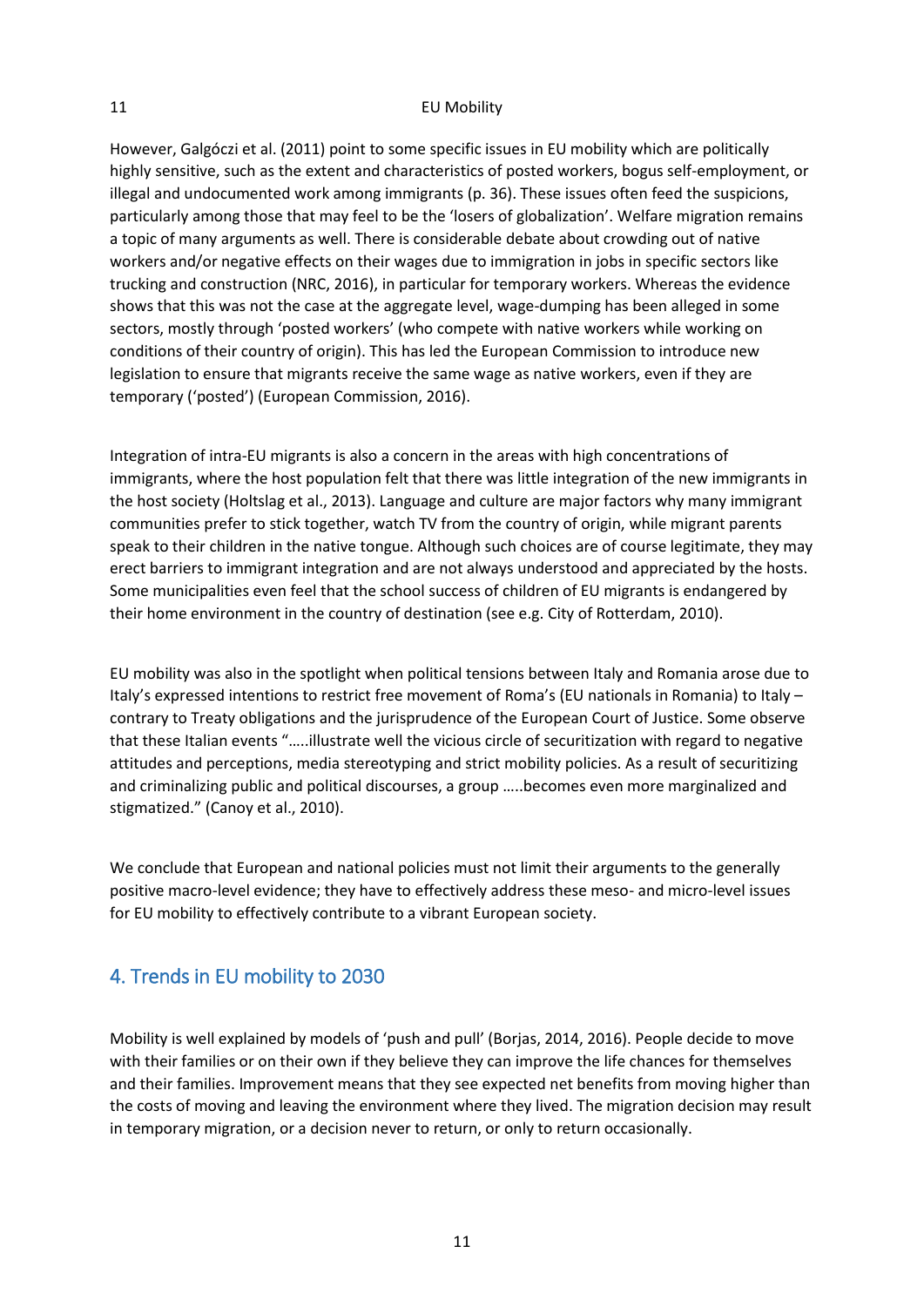Push factors include threats to life or an insecure environment: war and civil unrest drive out people to seek protection elsewhere. Pull is the perception of increased incomes, career development, higher quality of life, better schooling for children and the like. Low levels of happiness in the country of origin, dissatisfaction with the job, or difficulties finding a new job are factors for seeking one's future in another EU Member State (Blanchflower and Lawton, 2010). Mobility policies play a substantial deciding on the size and direction of mobility (Palmer and Pytliková, 2015).

Drivers of EU mobility are thus primarily opportunities in the labor market; although some mobility is also driven by climate considerations (the pull of the Italy, Portugal and Spain especially for the retired people from the northern Member States). The economic forces may be proxied by expected (un)employment- and income differences. One might expect that when differences in unemployment increase, migration flows will increase as well. Income differences have the same effect: higher differences are likely to lead to larger flows, and vice versa. Kahanec, Pytlikova and Zimmermann (2016) show that whereas the East-West gap in GDP per capita has the expected effect, i.e. migrants move towards countries with higher GDP per capita, it is the receiving countries' unemployment rates and GDP growth rates that determine the directionality of post-enlargement migration flows, whereas the business cycle in the sending countries turns out insignificant.

If we depart from these drivers we can try to picture the expected future flows of migrants. First we consider the driver of economic growth. The projections of Gros and Alcidi (2013) for economic growth in the EU Member States are summarized in Table 3.

| Group / Growth | GDP per capita 2010 | GDP per capita growth per year |                   |
|----------------|---------------------|--------------------------------|-------------------|
|                | (eurox1000)         | average 2010-2020              | average 2020-2030 |
| Eastern        | $4.5 - 11$          | $1.5 - 4$                      | $1.7 - 3.2$       |
| Southern       | $14.5 - 23$         | $.4 - 1.2$                     | $1.2 - 2.5$       |
| Western        | 28-48               | .8-1.5                         | $1.0 - 1.5$       |

Table 3: Projections of economic growth for different parts of the EU 2010-2030

Source: Gros and Alcidi (2013), p. 80

These projections show that the South lags in growth compared the West and the East in the first period (2010-2020), is expected to catch up in the years thereafter. Growth rates in the East are likely to be higher than those of the West and the South for the whole period.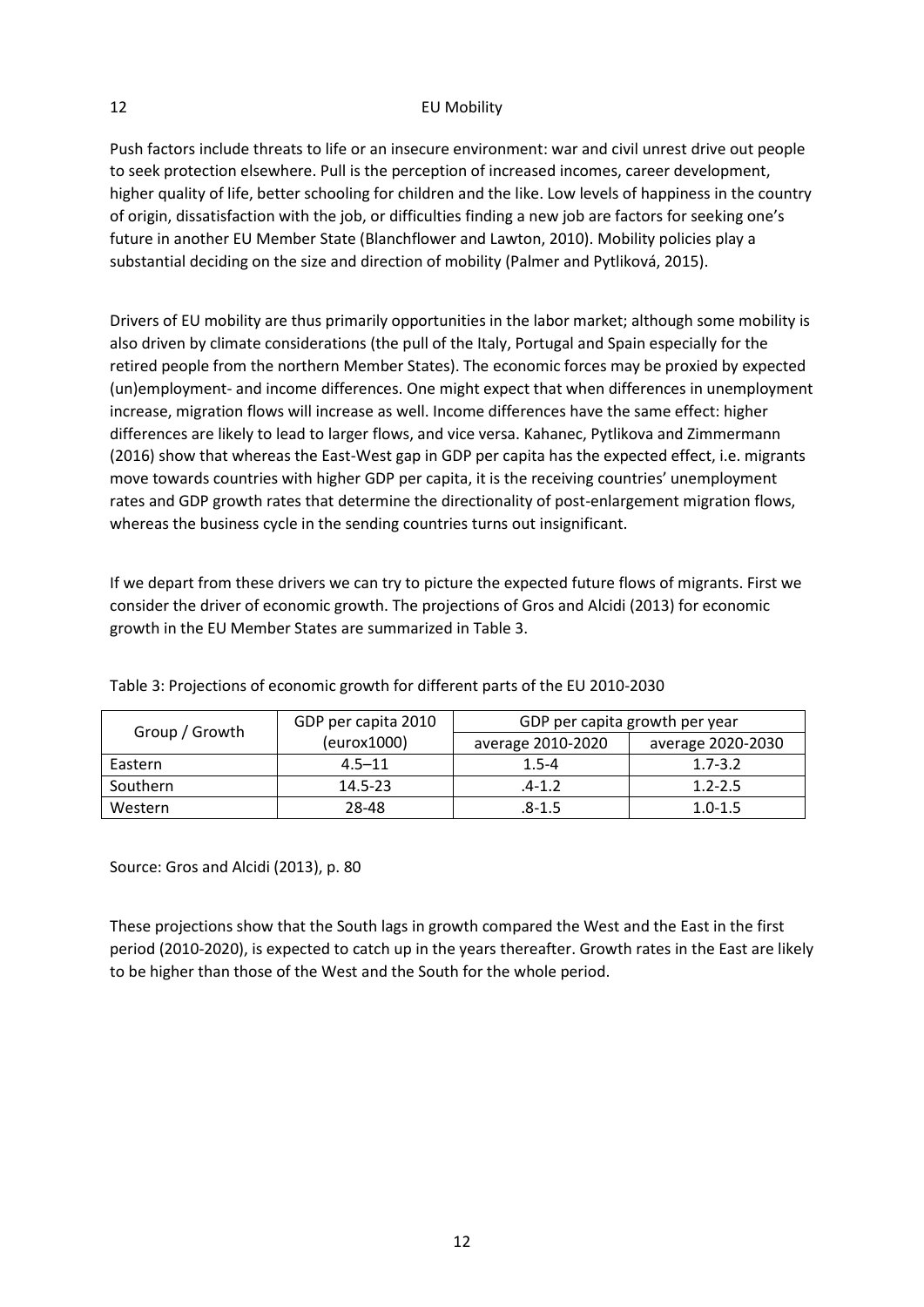Expectations on the development of unemployment depend on both the economy and on population development. Unemployment is the result of imperfect matching between the demand for and the supply of labor. Labor supply in itself results from demographic trends, including entry to and exit from working age population, as well as participation of working age population in the labor market. Demographic trends in the different EU countries follow more or less similar patterns. The EU as a whole is likely to exhibit substantial ageing of the population: the median age of the EU-28 population is expected to increase by 4.2 years between 2014 and 2080 (Eurostat, 2014). In some countries the population is expected to shrink towards 2050, like Germany and Poland each by 3 million inhabitants, while others such as the United Kingdom, France, Italy and Belgium *each* are expected to have increased by more than 3 million persons when compared with 2014 (Eurostat, 2014). Gros and Alcidi (2013) use population development and the expected development of the economy to project unemployment. They conclude that unemployment in the South will remain high for the near future. Their unemployment projections are summarized in Table 4.

|                  | 2020 | 2025 | 2030 |
|------------------|------|------|------|
| Population       | 511  | 513  | 517  |
| Labor force      | 249  | 248  | 244  |
| Unemployment (%) | 8.8  | 7.6  |      |

Table 4: Population, Labor Force and Unemployment in the EU, 2020-2030.

Source: Gros and Alcidi (2013), p. 80.

Based on Tables 3 and 4 one may then conjecture that the migration flows from the East towards the West and South might decrease, while those from the South to the North would increase. The largest impact is to be expected in the flows from well- educated and students from the South and East towards the North. They might be part of a circular migration, but could also give rise to brain drain.

#### 5. Post-Brexit mobility

The decision of the Brits taken by the July 2016 referendum will stand as a dramatic turn-around in European cooperation. It will also have a seriously decrease European mobility. For example, approximately 1 million Poles working in the UK will have to return or to accept to have to work under less agreeable labor conditions compared to natives. But the same applies to the approximately 1 million Brits, living in Ireland, France, Spain, Portugal, Italy and Germany.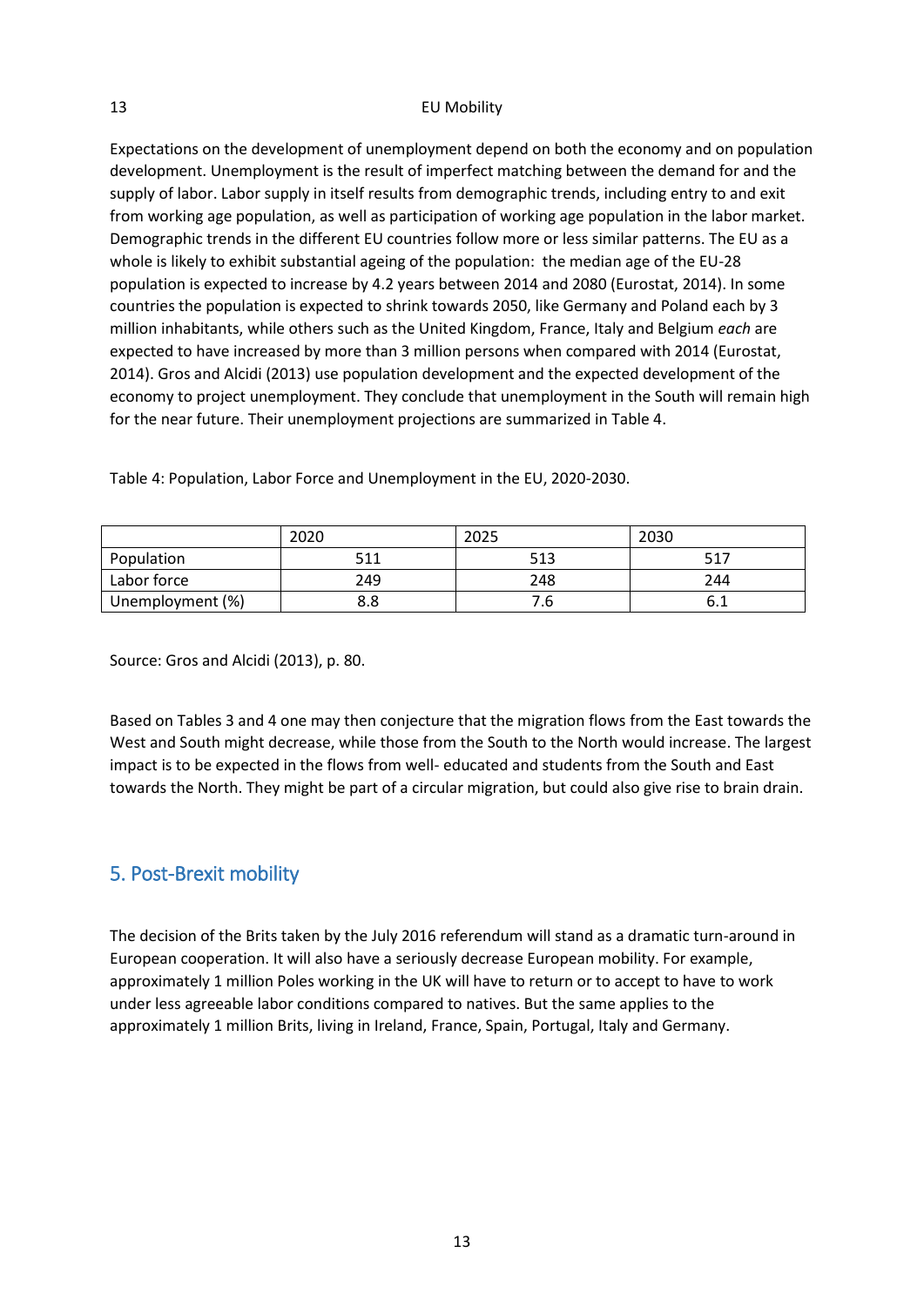Poles form the largest group of EU immigrants in the UK. Other sizeable groups (larger than 100.000) of EU immigrants in the UK are from within the EU are from Ireland (503.000), Germany (322.000), Italy (152.000), France (150.000) and Lithuania (117.000) (UN Statistics, 2015). EU immigrants form less than one third of the immigrants from outside the EU into the UK in 2016 (UN Statistics, 2016). Also the inflow of immigrants from the EU into the UK was approximately one third of that of immigrants from outside the UK (UK, Office for National Statistics, 2013).

The Brexit decision will have an impact on non- British EU citizens living in the UK and on Britons living in an EU country outside the UK. That impact will be substantial and the migration flows from EU countries to the UK and the other way around will diminish. As migration has been a win-win for all parties concerned, the new situation is a lose-lose.

There is an important transition-question to be resolved. The legal position of those who have migrated will need further elaboration. Those who have migrated did that on the basis of the then existing EU law. One could argue that –after Brexit has been implemented- they still be treated under that law. The Home Office has ventured the opinion that indeed there should be amnesty for those who have arrived in the UK before Brexit (Telegraph, 2016).

A special case is the mobility of students and academic staff. The UK receives a substantial number of EU students every year. In 2012 some 570.000 foreign students were enrolled in UK universities (OECD Statistics, 2016). 17% of the UK students in tertiary education are foreign; one quarter of all foreign students in the UK comes from other EU countries (OECD, 2015b, pp. 363- 369).

The UK is the fourth in terms of popularity as a destination country of the Erasmus program with 27000 students studying in the UK under the Erasmus program in 2013/2014 (after Spain, Germany and France) (Erasmus Statistics, 2016). This flow of foreign EU students might dry up in the longer run. For the medium term the Government has made it clear that for next year (before the exit is formally concluded) the old provisions hold: 'Students from other EU countries can now apply for places on undergraduate courses starting in autumn 2017 with the certainty that they will not have to pay up-front tuition fees and now have a guarantee that they will receive government-backed loans to cover their tuition fee for the duration of their courses. This announcement also guarantees that EU students commencing courses in autumn 2017 will continue to pay the same tuition fees as UK students for the duration of their courses, even after the point the UK exits the EU" (Universities UK, 2016b).

But in the longer run Brexit will imply that the UK is no longer part of the European Open Space for higher education in which students from a EU can study in any other EU country under the same conditions (and with the same tuition fees) as local students. This is another lose-lose. The European Open Space benefitted the UK, but the UK membership was also a great boon for the Continental EU universities. We would argue against this background that the EU should compensate for the loss of the UK in the European academic society by increasing its own internal cooperation. This cooperation should be intended to boost the quality of education, so that the EU becomes even more attractive to students from outside the EU as part of a selective immigration policy (see Chapter 5b).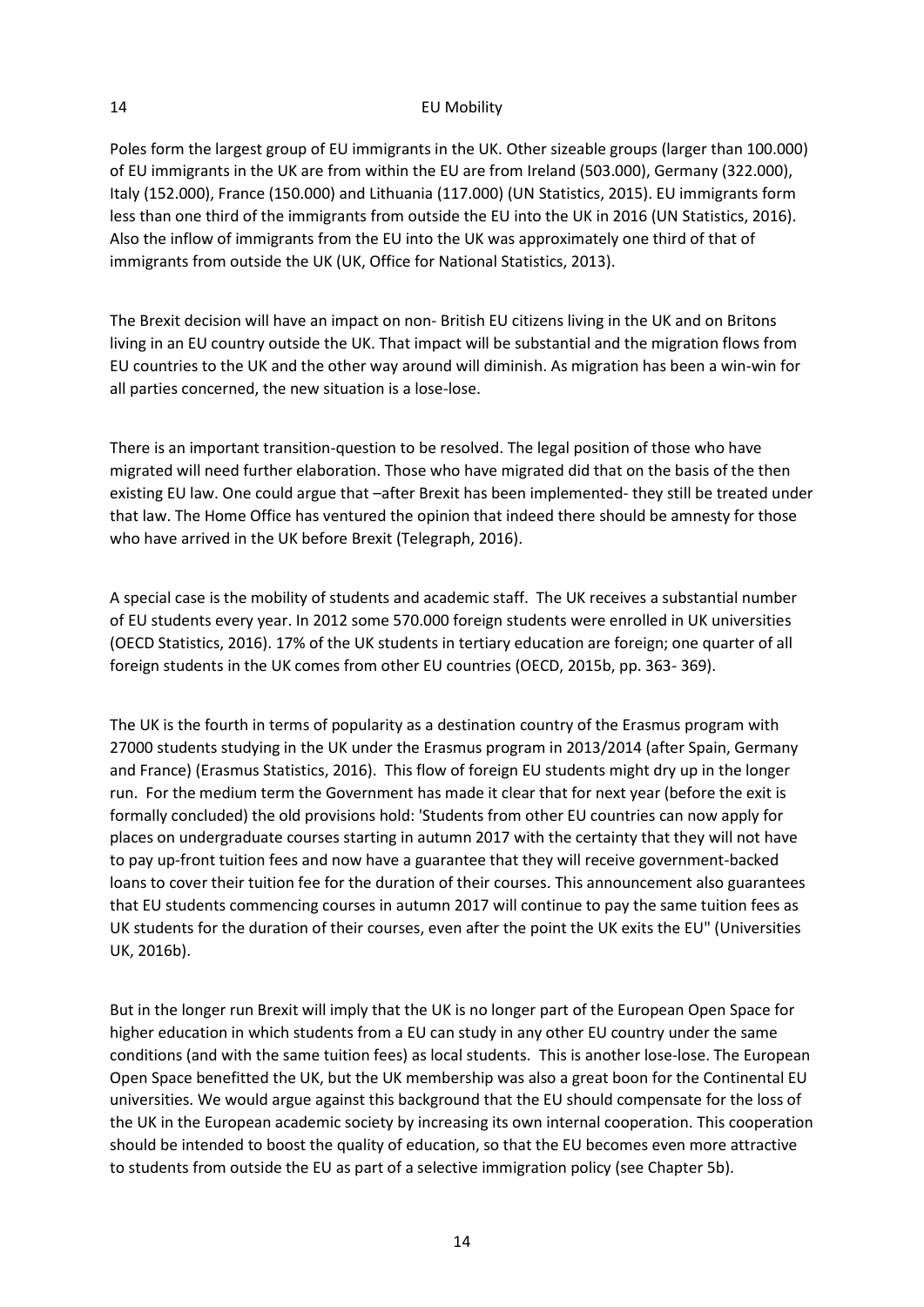## 6. Completing EU mobility policy

EU mobility policy has been a tremendous boon for the EU citizens. Kahanec and Zimmermann (2016, p. 437) therefore rightly call for "advertising" this EU success, to bring it in the open and discuss it. This might help the EU to become more popular and be able to stay away from the danger of nationalistic movements obscuring the need for international and in particular European cooperation. Any EU policy or a policy of an EU country has to weigh in the popular sentiments when devising a policy, without bowing to the distortions of the truth by populists and often echoed in the social media. Throughout the EU there is an increasing sentiment against mobility (including EU mobility) which – unfortunately and unjustly – sometimes translates in stereotyping of immigrants or those with an immigrant background. The first part of any mobility policy is then to take a firm stand against discrimination and racism while at the same time actively campaigning for the facts. At the same time there are several specific issues to be resolved.

#### Welfare

The EU negotiators agreed with the UK demands in the pre-referendum process so that the UK was allowed to have a different unemployment benefit regime for EU (non-UK) citizens than for UK citizens living in the UK in a comparable fashion. This concession to the UK opened the door for other member states to apply similar regulations, depriving migrants who become unemployed from the welfare associated with previous work experience in the country of destination. They might also become deprived from health benefits, family allowances and the possibility to have their children attend free education. Even though very few people migrate for the purposes of getting welfare in the country of destination (Giulietti et al., 2013, Giulietti, 2014) also in 2016 the German government has approved a draft bill intended to dramatically reduce EU citizens' access to the country's social welfare system.

Under that proposed law, EU citizens would be forbidden from drawing benefits for their first five years in Germany (Guardian, 2016). The draft law was in response to a ruling by the federal court that EU citizens had a right to benefits after living in Germany for just six months. It was defended by a Social Democratic Minister with the reasoning that "municipalities who were responsible for paying unemployment benefits were unfairly burdened by the estimated €800m (£720m) a year spent on the 130,000 non-German EU citizens currently registered as jobseekers".

It is to be expected that more countries with a substantial net immigration of EU citizens will follow suit with reduced welfare regimes for immigrants compared to the native population (Ruhs, 2016), even though this will be hotly debated at the EU level.

We would argue for an open EU with a fairly quick access of intra-EU migrants to welfare payment, although perhaps after a period of several months, to avoid migration for speculative purposes.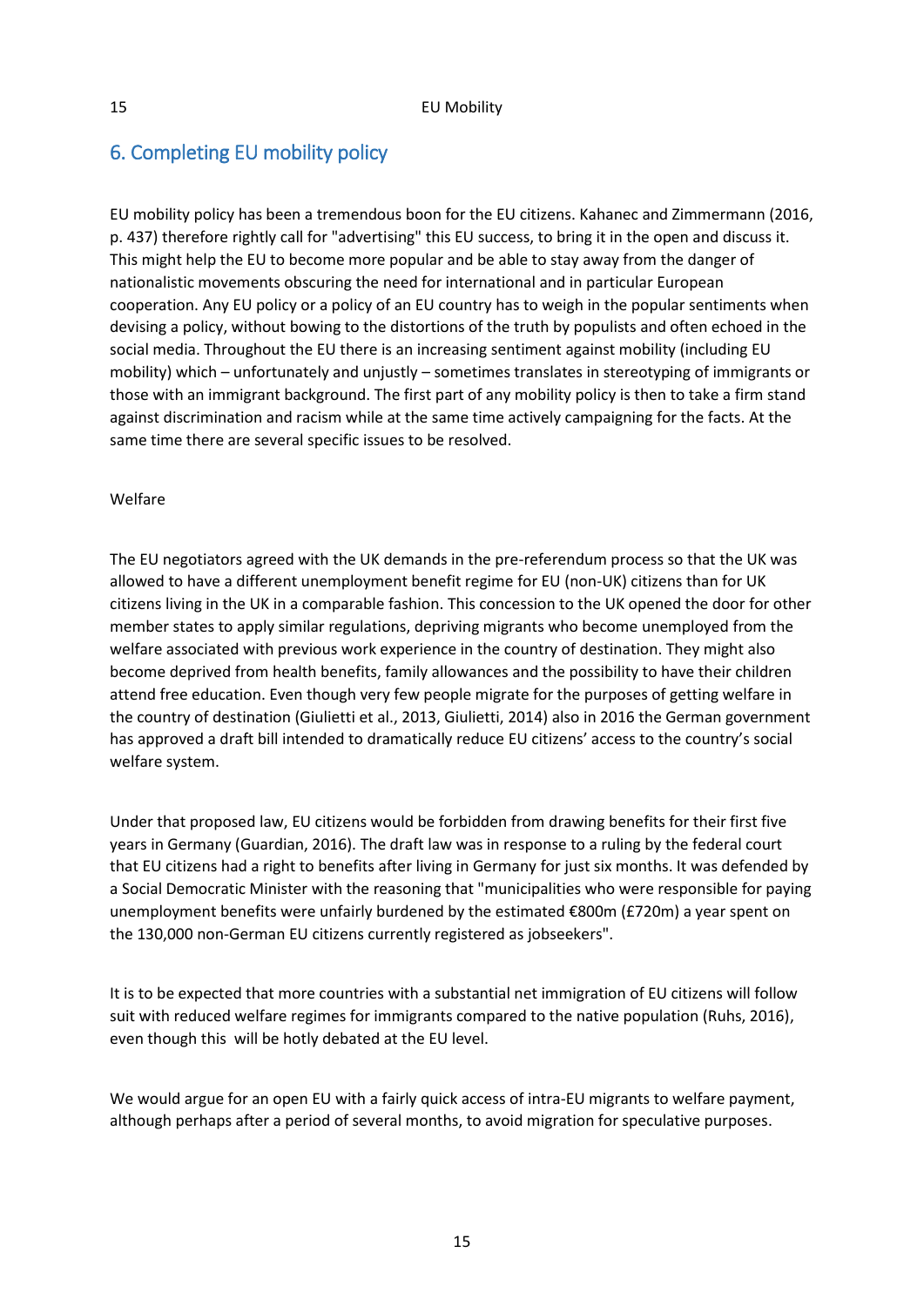#### Temporary workers

There is a need to re-examine the "Posting of Workers Directive". Such a revision should encompass three main areas: "remuneration of posted workers, rules on temporary agency workers, and longterm posting. The proposal sets out that posted workers will generally benefit from the same rules governing pay and working conditions as local workers" (European Commission, 2016). This is in particular an important element in some subsectors, such as trucking, where EU mobile workers effectively crowd out native workers through low salaries.

#### Fraud

Fraud with contracts and with welfare payments of intra-EU migrants has occasionally surfaced in the newspapers of the countries of destination. The relative magnitude of fraud is unknown. The most obvious reaction to fraud in either in contracts, in pay to workers or in welfare payments in EU mobility is prosecution (Galgóczi et al. 2011). However, prosecution is organized on the country level. It is important that EU countries agree on cooperation in prosecution in order to create sustainable EU mobility. Also it would be important to come to some kind of an agreed EU social security number to ameliorate supervision and control.

#### Red tape

Employers with an international workforce experience a substantial paper burden in dealing with the principle of lex loci laboris (see: Kahanec and Zimmermann, 2016, p. 440), implying that the rules of the country of origin apply to social contributions and taxes. In particular universities and research institutions that employ project experts and faculty from other EU Member States are swamped by this paper-mill. It would be useful to develop an EU-wide applicable employment contract to deal with such situations, eliminating the administrative burden for employers (doing bookkeeping, wages and following the regulation for all countries from which experts are hired) and employees (reapplying for the A1 form every year).

#### Integration

The integration of intra-EU migrants is clearly a concern in the areas with high concentrations of migrants, big cities in particular. Language is a major factor that poses a barrier to deeper integration. A sustainable EU policy on EU mobility would pay more attention to integration in the destination countries, with the carrot of extra funding for migrants to take part in practical language lessons, incentivized by requirements to do so (in the form of conditionality of work permits) . This could be part of an EU policy encouraging migration by funding language acquisition in the countries of destination.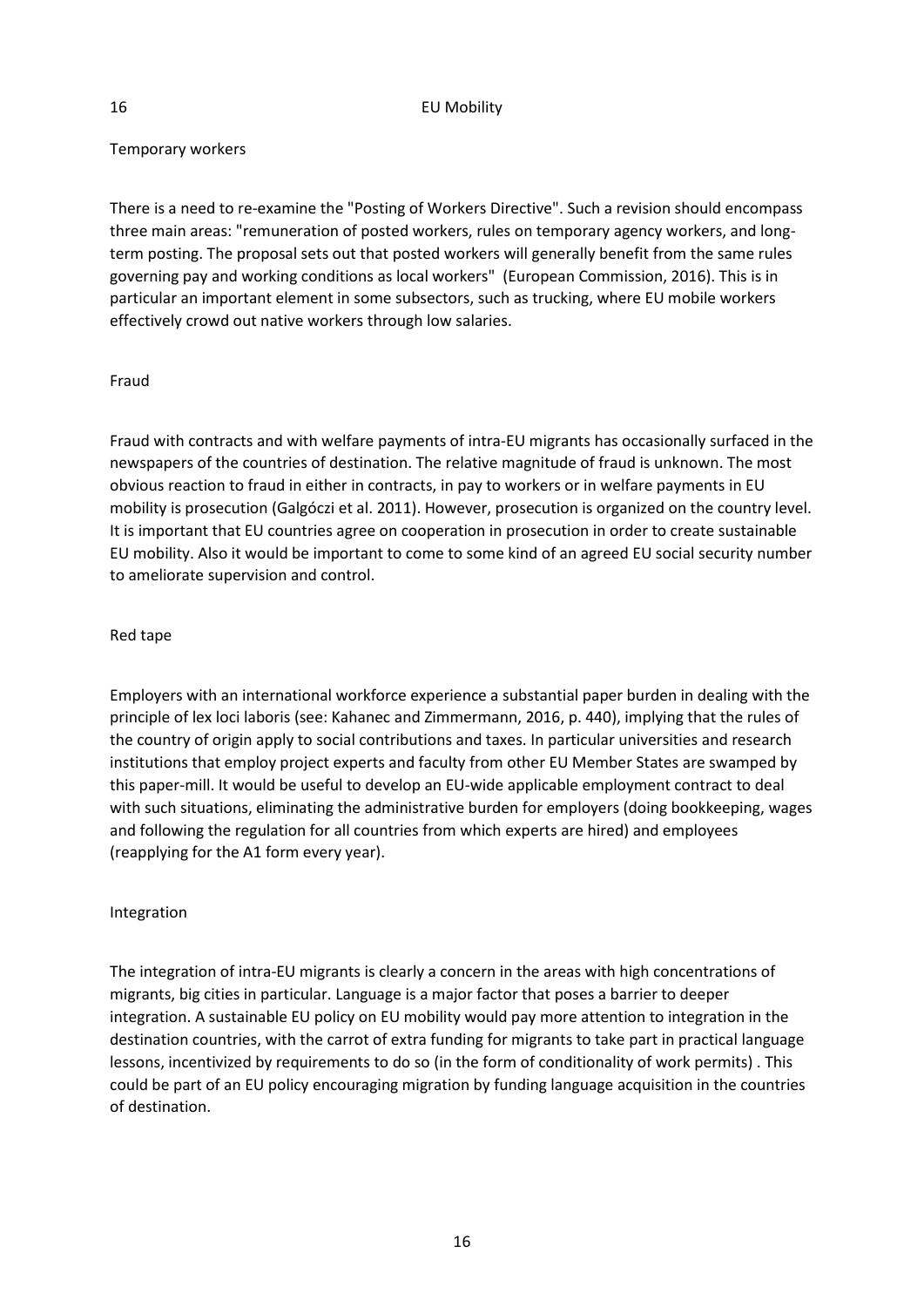## References

Baas, Timo, Herbert Brücker, Andreas Hauptmann (2009). Labor Mobility in the Enlarged EU: Who Wins, Who Loses? In: Kahanec, Martin, Zimmermann, Klaus F. (Eds.)[, EU Labor Markets After Post-](http://link.springer.com/book/10.1007/978-3-642-02242-5)[Enlargement Mobility,](http://link.springer.com/book/10.1007/978-3-642-02242-5) Springer, pp. 45-71.

Blanchflower, David G. and Helen and Lawton (2009). The Impact of the Recent Expansion of the EU on the UK Labor Market, In: Kahanec, Martin, Zimmermann, Klaus F. (Eds.), [EU Labor Markets After](http://link.springer.com/book/10.1007/978-3-642-02242-5)  [Post-Enlargement Mobility.](http://link.springer.com/book/10.1007/978-3-642-02242-5)

Borjas, George (2014). Migration Economics, Harvard University Press.

Borjas, George (2016).We Wanted Workers: Unraveling the Immobility Narrative, W. W. Norton.

Canoy, Marcel, Anna Horvath, Agnès Hubert, Frédéric Lerais and Myriam Sochacki (2009). Post-Enlargement Mobility and Public Perception in the European Union, in: Kahanec, Martin and Zimmermann, Klaus F. (Eds), [EU Labor Markets After Post-Enlargement Mobility.](http://link.springer.com/book/10.1007/978-3-642-02242-5)

Chevalier, Arnaud (2014). How to attract foreign students, International World of Labor.

City of Rotterdam (2010). (in Dutch) Migratie in goede banen (Mobility well-organized).

Dustmann, C., T. Frattini and C. Halls. Assessing the fiscal costs and benefits of A8 migration to the UK. Fiscal Studies.31:1 (2010) 1–41. Online at http://onlinelibrary.wiley.com/doi/10.1111/j.1475- 5890.2010.00106.x/pdf.

Eurobarometer (2015). Survey on Citizenship.

European Commission (2015). A European agenda on mobility, Communication from the Commission to the European Parliament, the Council, the European Economic and Social Committee and the Committee of the Regions.

European Commission (2016). Posting of Workers: Commission discusses concerns of national Parliaments, Brussels, 20 July 2016.

Elsner, B., & Zimmermann, K. F. (2016). Migration 10 years after: EU enlargement, closed borders, and migration to Germany. In *Labor Migration, EU Enlargement, and the Great Recession* (pp. 85- 101). Springer Berlin Heidelberg.

Elsner, Benjamin (2013a). 'Does Emigration Benefit the Stayers? Evidence from EU Enlargement'. Journal of Population Economics 26 (2): 531–53. doi:10.1007/s00148-012-0452-6.

Elsner, B. (2013b). Emigration and wages: The EU enlargement experiment. *Journal of International Economics*, *91*(1), 154-163.

Erasmus Statistics (2016). [http://ec.europa.eu/education/resources/statistics\\_en](http://ec.europa.eu/education/resources/statistics_en)

Galgóczi, Béla, Janine Leschke and Andrew Watt (2011). Intra-EU labour mobility: flows, effects and policy, Working Paper ETUI.

Giulietti, Corrado, Martin Guzi, Martin Kahanec, Klaus F. Zimmermann (2013). Unemployment Benefits and Immigration: Evidence from the EU. International Journal of Manpower, 2013, 34 (1), 24-38,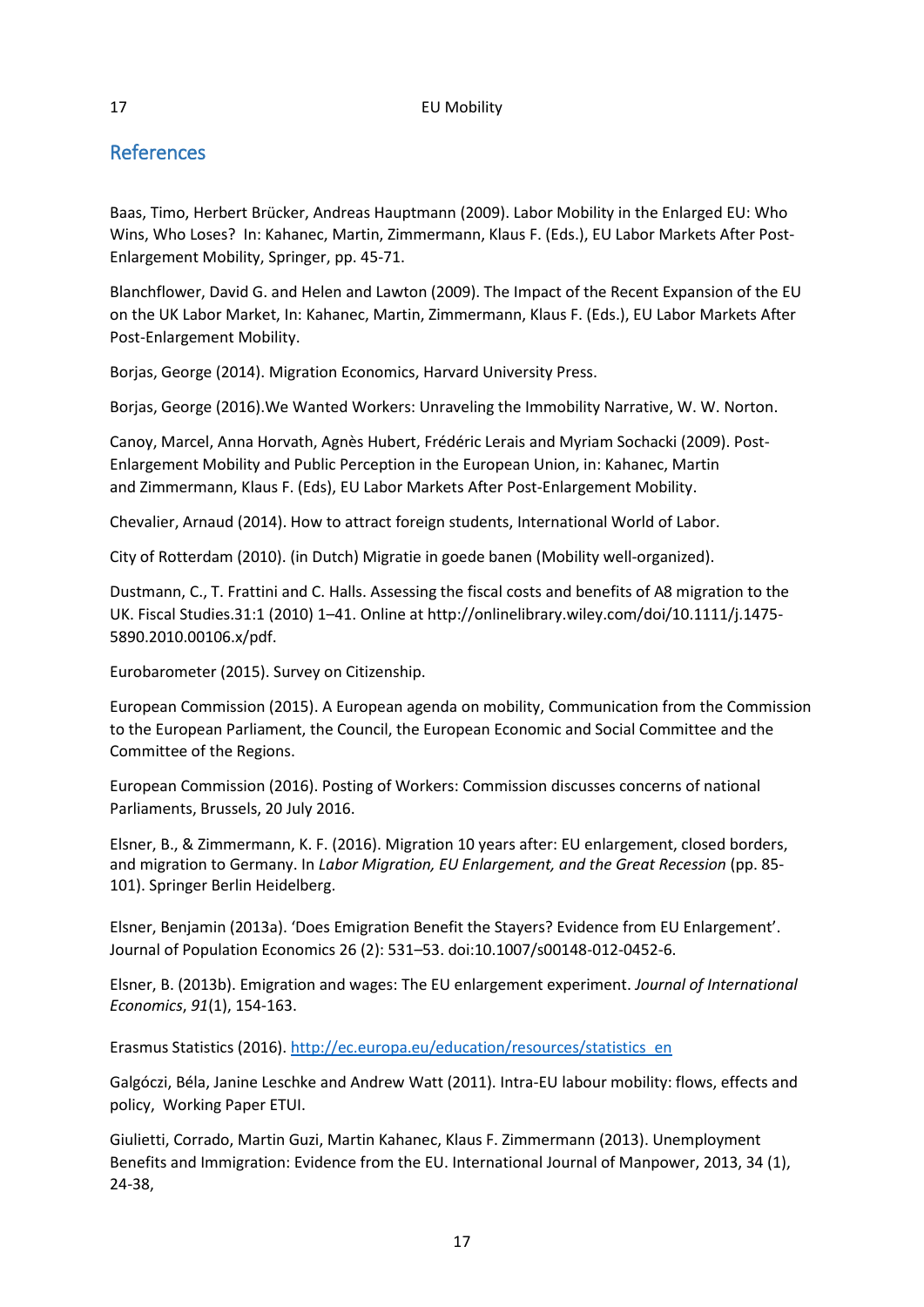Giulietti, C. (2014). The welfare magnet hypothesis and the welfare take-up of migrants. *IZA World of Labor*.

Guardian (2016). German government approves strict limits on EU migrants claiming benefits. https://www.theguardian.com/world/2016/oct/12/german-government-approves-bill-to-stop-eumigrants-claiming-benefits

Gros, Daniel and Cinzia Alcidi (2014). The global economy in 2030: trends and strategies for Europe**,**  CEPS Papers 9142.

Hammond, Philip (2015). Britain's four-point package for EU reform. We want a renegotiation of market regulation, 'ever-closer union,' subsidiarity and welfare (10/6/2015).

Hazans, M., & Philips, K. (2010). The post-enlargement migration experience in the Baltic labor markets. In *EU labor markets after post-enlargement migration* (pp. 255-304). Springer Berlin Heidelberg.

Holtslag, Jan Willem, Monique Kremer en Erik Schrijvers (eds.)(2013). The Future of Labour Migration in the European Union. WRR.

Kahanec, M., Zaiceva, A., & Zimmermann, K. F. (2010). Lessons from migration after EU enlargement. In *EU labor markets after post-enlargement migration* (pp. 3-45). Springer Berlin Heidelberg.

Kahanec, M., Zaiceva, A., & Zimmermann, K. F. (2011). Ethnic minorities in the European Union: An overview. In Kahanec, M., & Zimmermann, K. F. (Eds.). . *Ethnic diversity in European labor markets: Challenges and solutions*. Edward Elgar Publishing.

Kahanec, Martin & Mariola Pytliková (2016) The economic impact of East-West migration on the European Union, IZA Discussion paper 10381.

Kahanec, Martin and Klaus F. Zimmermann (2016) (eds.). Labor Migration, EU Enlargement, and the Great Recession, Springer: Berlin, et al.

Kahanec, M. (2010). *EU labor markets after post-enlargement migration* (pp. 3-46). K. F. Zimmermann (Ed.). Berlin: Springer.

Kahanec, M., & Zimmermann, K. F. (2014). How skilled immigration may improve economic equality. *IZA Journal of Migration*, *3*(1), 2.

Kahanec, M., & Guzi, M. (2016). How Immigrants Helped EU Labor Markets to Adjust During the Great Recession. IZA Discussion Paper 10443.

Kahanec, Pytlikova and Zimmermann, 2016, The Free Movement of Workers in an Enlarged European Union: Institutional Underpinnings of Economic Adjustment (published in: M. Kahanec and K.F. Zimmermann (eds.), Labor Migration, EU Enlargement, and the Great Recession, Springer: Berlin, et al. 2016, 1-34)

Kahanec, M. (2013). Labor mobility in an enlarged European Union. *International handbook on the economics of migration*, 137-152.

Koikkalainen, Saara (2011). Free Movement in Europe: Past and Present, http://www.mobilitypolicy.org/article/free-movement-europe-past-and-present.